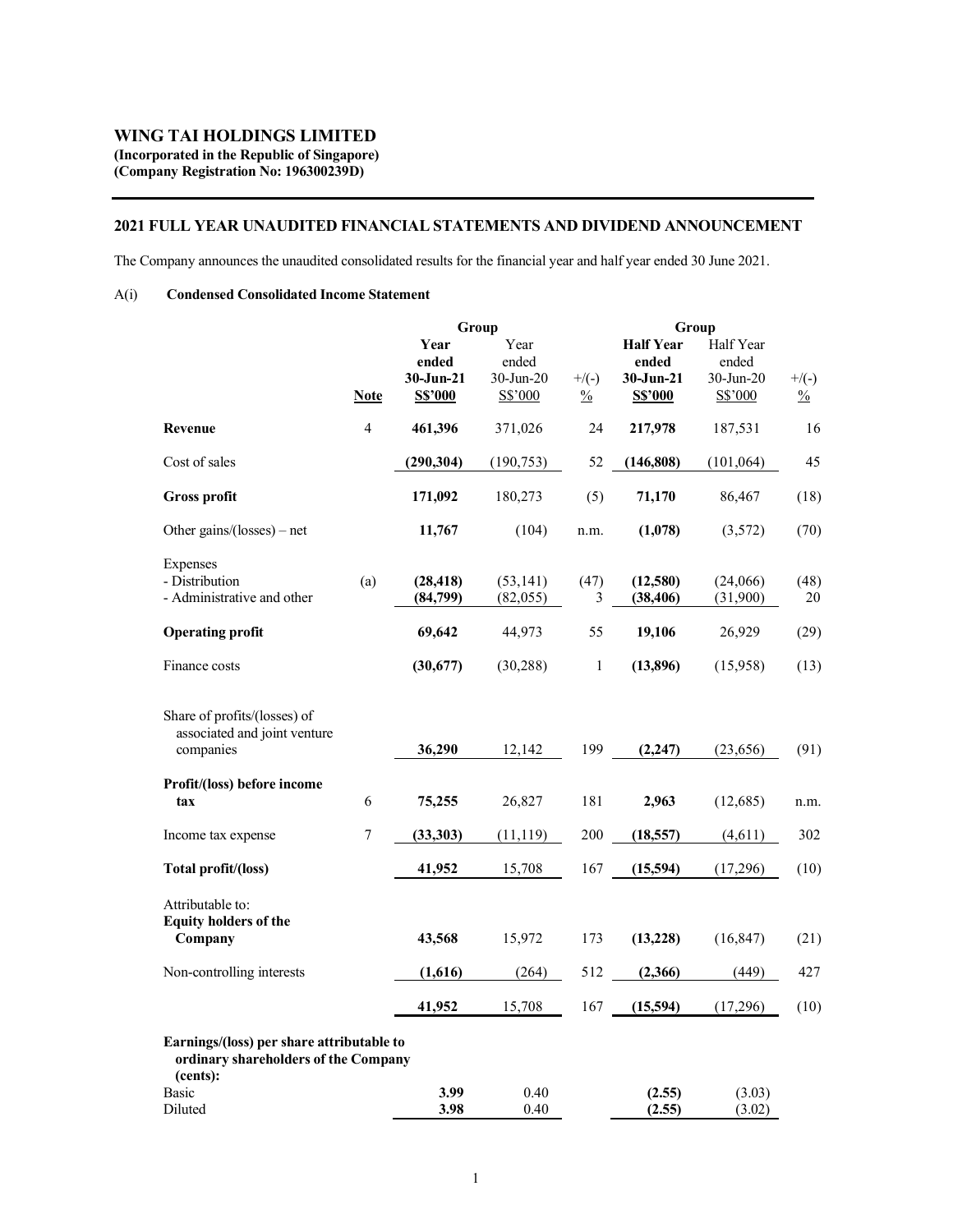## A(ii) Condensed Consolidated Statement of Comprehensive Income

|                                                                                                                                                                                                                                                                                         | Group                                       |                                             |                           | Group                                                 |                                               |                           |
|-----------------------------------------------------------------------------------------------------------------------------------------------------------------------------------------------------------------------------------------------------------------------------------------|---------------------------------------------|---------------------------------------------|---------------------------|-------------------------------------------------------|-----------------------------------------------|---------------------------|
|                                                                                                                                                                                                                                                                                         | Year<br>ended<br>$30 - Jun - 21$<br>S\$'000 | Year<br>ended<br>$30$ -Jun- $20$<br>S\$'000 | $+$ /(-)<br>$\frac{0}{0}$ | <b>Half Year</b><br>ended<br>$30 - Jun-21$<br>S\$'000 | Half Year<br>ended<br>$30$ -Jun-20<br>S\$'000 | $+$ /(-)<br>$\frac{0}{0}$ |
| Total profit/(loss)                                                                                                                                                                                                                                                                     | 41,952                                      | 15,708                                      | 167                       | (15,594)                                              | (17,296)                                      | (10)                      |
| Other comprehensive                                                                                                                                                                                                                                                                     |                                             |                                             |                           |                                                       |                                               |                           |
| income/(expense):<br>Items that may be reclassified                                                                                                                                                                                                                                     |                                             |                                             |                           |                                                       |                                               |                           |
| subsequently to profit or loss:                                                                                                                                                                                                                                                         |                                             |                                             |                           |                                                       |                                               |                           |
| Cash flow hedges                                                                                                                                                                                                                                                                        | 391                                         | (1,633)                                     | n.m.                      | 466                                                   | (1,996)                                       | n.m.                      |
| Currency translation differences                                                                                                                                                                                                                                                        | (43, 224)                                   | 43,889                                      | n.m.                      | 4,646                                                 | 33,959                                        | (86)                      |
| Share of other comprehensive                                                                                                                                                                                                                                                            |                                             |                                             |                           |                                                       |                                               |                           |
| income of associated and joint                                                                                                                                                                                                                                                          |                                             |                                             |                           |                                                       |                                               |                           |
| venture companies                                                                                                                                                                                                                                                                       | 5,351                                       | 760                                         | 604                       | 4,889                                                 | 6,134                                         | (20)                      |
|                                                                                                                                                                                                                                                                                         | (37, 482)                                   | 43,016                                      | n.m.                      | 10,001                                                | 38,097                                        | (74)                      |
| Items that will not be reclassified<br>subsequently to profit or loss:<br>Fair value gains/(losses) on<br>financial assets at fair value<br>through other comprehensive<br>income<br>Currency translation differences<br>Share of other comprehensive<br>income of associated and joint | 1,551<br>(1,373)                            | (8,949)<br>1,966                            | n.m.<br>n.m.              | 2,811<br>755                                          | (6, 566)<br>1,939                             | n.m.<br>(61)              |
| venture companies                                                                                                                                                                                                                                                                       | 112                                         | $\overline{2}$                              | n.m.                      | 54                                                    | 105                                           | (49)                      |
|                                                                                                                                                                                                                                                                                         | 290                                         | (6,981)                                     | n.m.                      | 3,620                                                 | (4,522)                                       | n.m.                      |
|                                                                                                                                                                                                                                                                                         |                                             |                                             |                           |                                                       |                                               |                           |
| Other comprehensive<br>(expense)/income, net of tax                                                                                                                                                                                                                                     | (37, 192)                                   | 36,035                                      | n.m.                      | 13,621                                                | 33,575                                        | (59)                      |
|                                                                                                                                                                                                                                                                                         |                                             |                                             |                           |                                                       |                                               |                           |
| <b>Total comprehensive</b>                                                                                                                                                                                                                                                              |                                             |                                             |                           |                                                       |                                               |                           |
| income/(expense)                                                                                                                                                                                                                                                                        | 4,760                                       | 51,743                                      | (91)                      | (1,973)                                               | 16,279                                        | n.m.                      |
| Attributable to:                                                                                                                                                                                                                                                                        |                                             |                                             |                           |                                                       |                                               |                           |
| <b>Equity holders of the Company</b>                                                                                                                                                                                                                                                    | 7,637                                       | 50,039                                      | (85)                      | (416)                                                 | 14,684                                        | n.m.                      |
| Non-controlling interests                                                                                                                                                                                                                                                               | (2, 877)                                    | 1,704                                       | n.m.                      | (1,557)                                               | 1,595                                         | n.m.                      |
|                                                                                                                                                                                                                                                                                         | 4,760                                       | 51,743                                      | (91)                      | (1,973)                                               | 16,279                                        | n.m.                      |
|                                                                                                                                                                                                                                                                                         |                                             |                                             |                           |                                                       |                                               |                           |

Note:-

n.m. – not meaningful

(a) The decrease in distribution expenses is mainly due to the lower operating expenses for retail stores.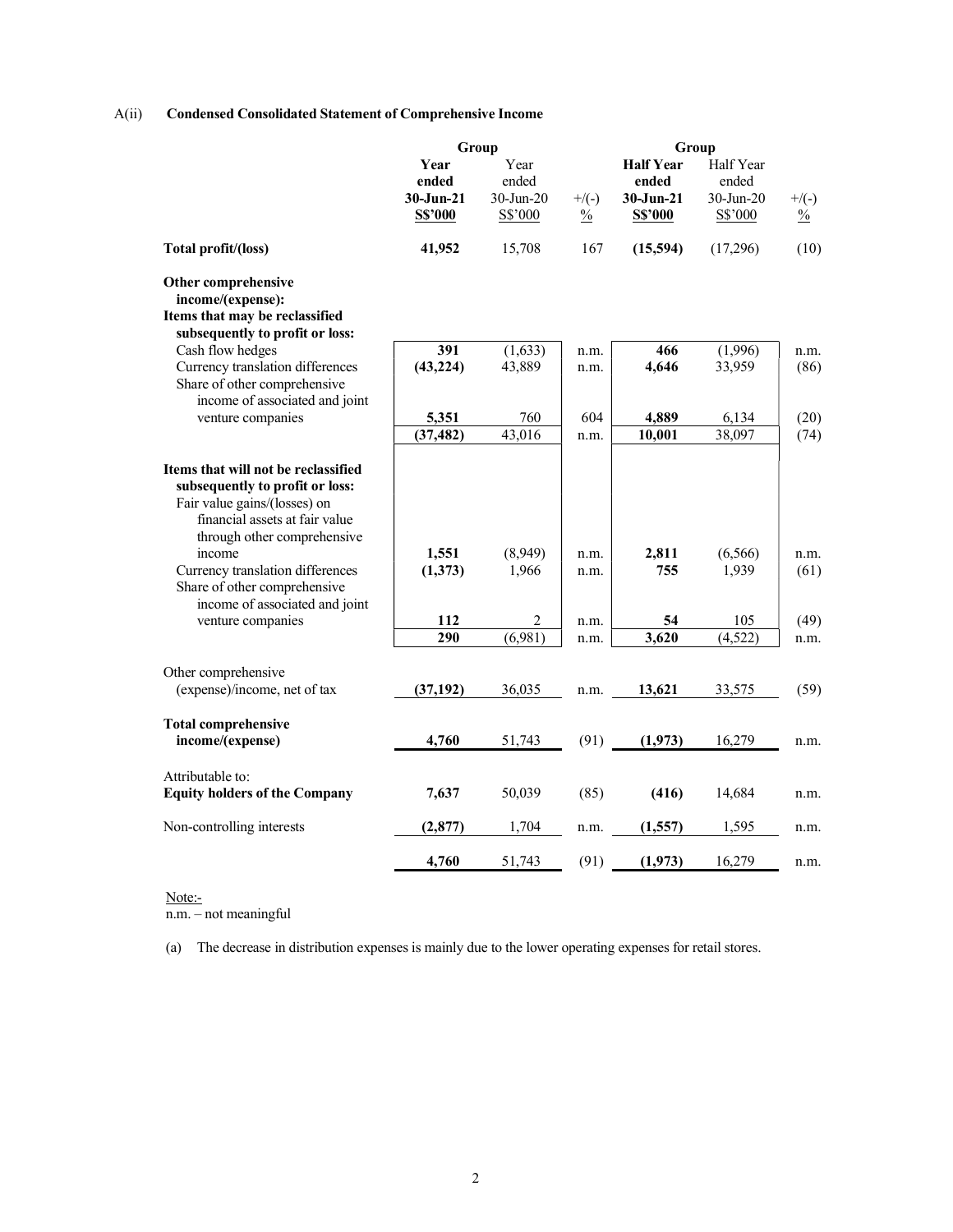### B Condensed Statements of Financial Position

|                                               |             | Group         |                          |                | Company      |
|-----------------------------------------------|-------------|---------------|--------------------------|----------------|--------------|
|                                               |             | As at         | As at                    | As at          | As at        |
|                                               |             | $30 - Jun-21$ | 30-Jun-20                | 30-Jun-21      | $30$ -Jun-20 |
|                                               | <b>Note</b> | S\$'000       | S\$'000                  | <b>S\$'000</b> | S\$'000      |
|                                               |             |               |                          |                |              |
| <b>ASSETS</b>                                 |             |               |                          |                |              |
| <b>Current assets</b>                         |             |               |                          |                |              |
| Cash and cash equivalents                     |             | 772,964       | 605,480                  | 515,088        | 283,891      |
| Trade and other receivables                   |             | 169,954       | 111,590                  | 268,501        | 244,796      |
| Inventories                                   |             | 7,625         | 14,679                   |                |              |
| Development properties                        | (a)         | 778,167       | 977,243                  |                |              |
| Tax recoverable                               |             | 4,631         | 5,579                    |                |              |
| Other assets                                  |             | 76,430        | 14,868                   | 1,143          | 1,541        |
| Assets held for sale                          |             | 3,051         | 68,062                   |                |              |
|                                               |             | 1,812,822     | 1,797,501                | 784,732        | 530,228      |
| <b>Non-current assets</b>                     |             |               |                          |                |              |
| Trade and other receivables                   |             |               |                          |                |              |
| Investments in associated and                 | (b)         | 23,543        | 134,673                  | 848,025        | 1,160,397    |
|                                               |             |               |                          |                |              |
| joint venture companies                       |             | 1,717,803     | 1,764,891                |                |              |
| Investments in subsidiary companies           |             |               | 792,346                  | 282,063        | 282,063      |
| Investment properties                         | 11          | 793,964       |                          |                |              |
| Property, plant and equipment                 | 12          | 82,059        | 91,608                   | 15,102         | 12,948       |
| Deferred income tax assets                    |             | 8,718         | 8,087                    |                |              |
| Other assets                                  |             | 53,323        | 61,706                   | 19,353         | 20,811       |
|                                               |             | 2,679,410     | 2,853,311                | 1,164,543      | 1,476,219    |
| <b>Total assets</b>                           |             | 4,492,232     | 4,650,812                | 1,949,275      | 2,006,447    |
| <b>LIABILITIES</b>                            |             |               |                          |                |              |
| <b>Current liabilities</b>                    |             |               |                          |                |              |
| Trade and other payables                      |             | 66,566        | 57,842                   | 16,789         | 11,195       |
| Borrowings                                    | 13          | 150,864       | $\overline{\phantom{a}}$ | 85,979         |              |
| Current income tax liabilities                |             | 47,255        | 33,418                   | 3,281          | 221          |
| Other liabilities                             |             | 34,166        | 117,395                  |                | 345          |
|                                               |             | 298,851       | 208,655                  | 106,049        | 11,761       |
|                                               |             |               |                          |                |              |
| <b>Non-current liabilities</b>                |             |               |                          |                |              |
| Borrowings                                    | 13          | 575,224       | 787,740                  | 421,582        | 567,537      |
| Deferred income tax liabilities               |             | 35,586        | 33,719                   |                |              |
| Other liabilities                             |             | 27,428        | 35,353                   | 12,993         | 19,322       |
|                                               |             | 638,238       | 856,812                  | 434,575        | 586,859      |
| <b>Total liabilities</b>                      |             | 937,089       | 1,065,467                | 540,624        | 598,620      |
| <b>NET ASSETS</b>                             |             | 3,555,143     | 3,585,345                | 1,408,651      | 1,407,827    |
| <b>EQUITY</b>                                 |             |               |                          |                |              |
| Capital and reserves attributable to ordinary |             |               |                          |                |              |
| shareholders of the Company                   |             |               |                          |                |              |
| Share capital                                 | 14          | 838,250       | 838,250                  | 838,250        | 838,250      |
| Other reserves                                |             | (28, 766)     | 7,904                    | (39, 013)      | (38, 575)    |
| Retained earnings                             |             | 2,377,230     | 2,367,885                | 313,039        | 311,777      |
|                                               |             |               |                          |                |              |
|                                               |             | 3,186,714     | 3,214,039                | 1,112,276      | 1,111,452    |
| Perpetual securities                          |             | 296,375       | 296,375                  | 296,375        | 296,375      |
| Non-controlling interests                     |             | 72,054        | 74,931                   |                |              |
| <b>TOTAL EQUITY</b>                           |             | 3,555,143     | 3,585,345                | 1,408,651      | 1,407,827    |

Note:-

- (a) The decrease in the Group's development properties is primarily attributable to the recognition of capitalised development costs in the income statement.
- (b) The decrease in the Group's non-current trade and other receivables is mainly due to the reclassification of loan to a joint venture company from non-current to current.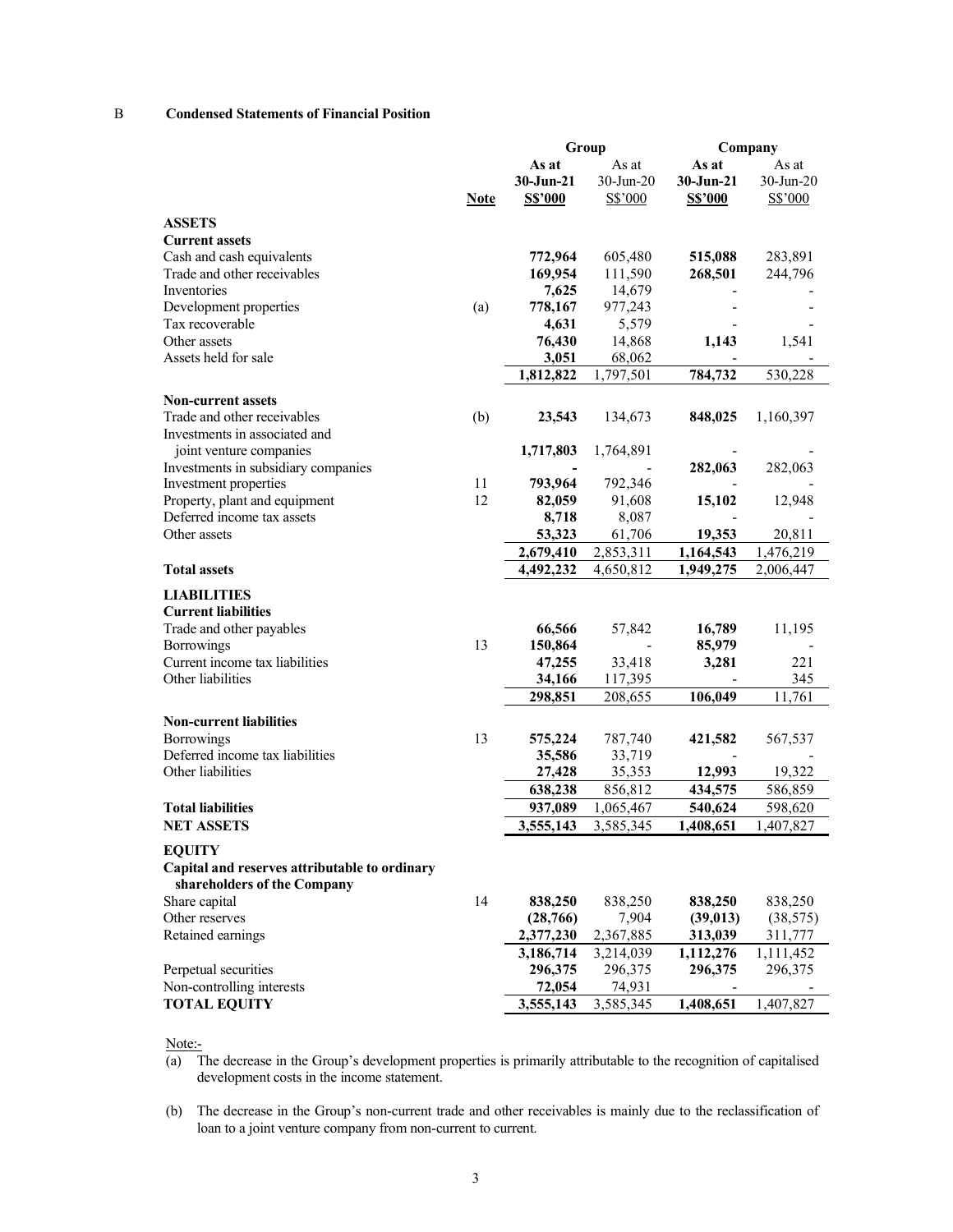## C Condensed Statements of Changes in Equity

| Attributable to ordinary shareholders                          |                             |                                |                                                   |                  |                                    |                                             |                            |
|----------------------------------------------------------------|-----------------------------|--------------------------------|---------------------------------------------------|------------------|------------------------------------|---------------------------------------------|----------------------------|
|                                                                | Share<br>capital<br>S\$'000 | Other<br>reserves *<br>S\$'000 | of the Company<br>Retained<br>earnings<br>S\$'000 | Total<br>S\$'000 | Perpetual<br>securities<br>S\$'000 | Non-<br>controlling<br>interests<br>S\$'000 | Total<br>equity<br>S\$'000 |
| Group                                                          |                             |                                |                                                   |                  |                                    |                                             |                            |
| Year ended 30-Jun-21<br>Balance at 1 July 2020                 | 838,250                     |                                | 7,904 2,367,885                                   | 3,214,039        | 296,375                            | 74,931                                      | 3,585,345                  |
| Total comprehensive<br>(expense)/income                        |                             | (35,931)                       | 43,568                                            | 7,637            |                                    | (2,877)                                     | 4,760                      |
| Share of transfer of reserves of                               |                             |                                |                                                   |                  |                                    |                                             |                            |
| an associated company                                          |                             | (437)                          | 437                                               |                  |                                    | -                                           |                            |
| Cost of share-based payment                                    |                             | 1,579                          | $\overline{\phantom{a}}$                          | 1,579            |                                    |                                             | 1,579                      |
| Reissuance of treasury shares                                  |                             | (39)<br>(1,978)                | 39                                                | (1,978)          |                                    |                                             | (1,978)                    |
| Purchase of treasury shares<br>Accrued perpetual securities    |                             |                                | $\overline{\phantom{0}}$                          |                  |                                    |                                             |                            |
| distribution<br>Ordinary and special dividends                 |                             | $\overline{a}$                 | (12, 840)                                         | (12, 840)        | 12,840                             |                                             |                            |
| paid                                                           |                             | $\overline{a}$                 | (23, 115)                                         | (23, 115)        |                                    |                                             | (23, 115)                  |
| Perpetual securities distribution<br>paid                      |                             |                                |                                                   |                  | (12, 840)                          |                                             | (12, 840)                  |
| Tax credit arising from perpetual<br>securities distribution   |                             |                                | 1,256                                             | 1,256            |                                    |                                             | 1,256                      |
| Liquidation of subsidiary<br>companies                         |                             | 136                            | -                                                 | 136              |                                    |                                             | 136                        |
| <b>Balance at 30 June 2021</b>                                 | 838,250                     |                                | $(28,766)$ 2,377,230                              | 3,186,714        | 296,375                            | 72,054                                      | 3,555,143                  |
|                                                                |                             |                                |                                                   |                  |                                    |                                             |                            |
| Year ended 30-Jun-20                                           |                             |                                |                                                   |                  |                                    |                                             |                            |
| Balance at 1 July 2019, as                                     |                             |                                |                                                   |                  |                                    |                                             |                            |
| previously reported                                            | 838,250                     |                                | $(27,577)$ 2,402,368                              | 3,213,041        | 296,375                            | 73,227                                      | 3,582,643                  |
| Effect of adoption of SFRS(I) 16<br>Balance at 1 July 2019, as |                             |                                | (1,328)                                           | (1,328)          |                                    |                                             | (1,328)                    |
| adjusted                                                       | 838,250                     |                                | $(27,577)$ 2,401,040                              | 3,211,713        | 296,375                            | 73,227                                      | 3,581,315                  |
| Total comprehensive income<br>Share of transfer of reserves of | $\overline{\phantom{0}}$    | 34,067                         | 15,972                                            | 50,039           |                                    | 1,704                                       | 51,743                     |
| an associated company                                          |                             | (769)                          | 769                                               |                  |                                    |                                             |                            |
| Cost of share-based payment                                    | $\overline{a}$              | 2,135                          | $\frac{1}{2}$                                     | 2,135            |                                    |                                             | 2,135                      |
| Reissuance of treasury shares                                  |                             | 48                             | (48)                                              |                  | -                                  |                                             |                            |
| Accrued perpetual securities<br>distribution                   |                             |                                | (12, 875)                                         | (12, 875)        | 12,875                             |                                             |                            |
| Ordinary and special dividends                                 |                             |                                |                                                   |                  |                                    |                                             |                            |
| paid                                                           |                             |                                | (38, 453)                                         | (38, 453)        |                                    |                                             | (38, 453)                  |
| Perpetual securities distribution<br>paid                      |                             |                                |                                                   |                  | (12, 875)                          |                                             | (12, 875)                  |
| Tax credit arising from perpetual<br>securities distribution   |                             |                                | 1,480                                             | 1,480            |                                    |                                             | 1,480                      |
| Balance at 30 June 2020                                        | 838,250                     |                                | 7,904 2,367,885                                   | 3,214,039        | 296,375                            | 74,931                                      | 3,585,345                  |

\* Includes share-based payment reserve, cash flow hedge reserve, share of capital reserves of associated and joint venture companies, currency translation reserve, fair value reserve, treasury shares reserve and statutory reserve.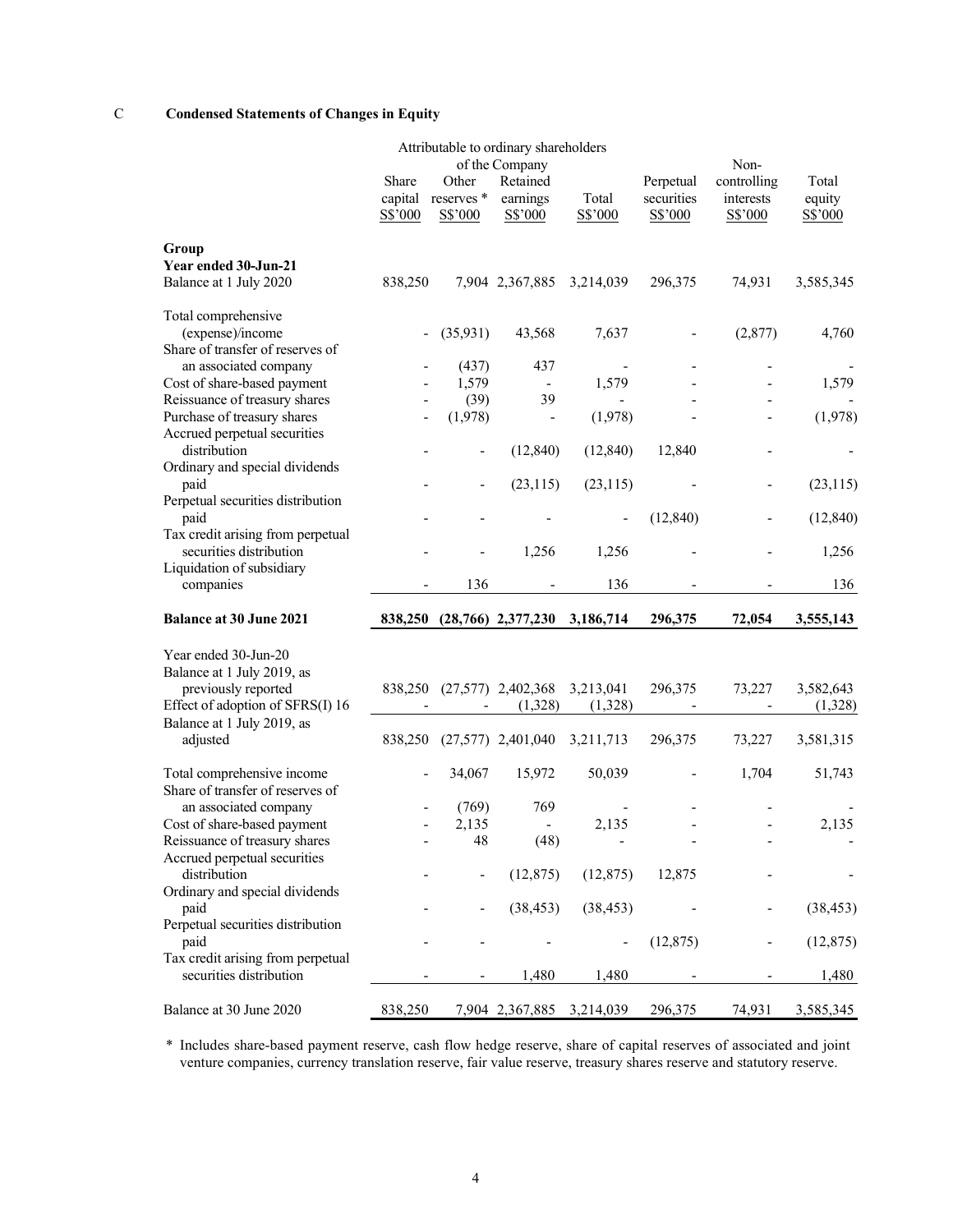## C Condensed Statements of Changes in Equity (continued)

|                                                              | Share<br>capital<br>S\$'000 | Share-<br>based<br>payment<br>reserve<br>S\$'000 | Treasury<br>shares<br>reserve<br>S\$'000 | Retained<br>earnings<br>S\$'000 | Perpetual<br>securities<br>S\$'000 | Total<br>equity<br>S\$'000 |
|--------------------------------------------------------------|-----------------------------|--------------------------------------------------|------------------------------------------|---------------------------------|------------------------------------|----------------------------|
| Company                                                      |                             |                                                  |                                          |                                 |                                    |                            |
| Year ended 30-Jun-21                                         |                             |                                                  |                                          |                                 |                                    |                            |
| Balance at 1 July 2020                                       | 838,250                     | 2,155                                            | (40, 730)                                | 311,777                         | 296,375                            | 1,407,827                  |
| Total comprehensive income                                   |                             |                                                  |                                          | 35,922                          |                                    | 35,922                     |
| Cost of share-based payment                                  |                             | 1,579                                            |                                          |                                 |                                    | 1,579                      |
| Reissuance of treasury shares                                |                             | (2, 394)                                         | 2,355                                    | 39                              |                                    |                            |
| Purchase of treasury shares                                  |                             |                                                  | (1,978)                                  |                                 |                                    | (1,978)                    |
| Accrued perpetual securities                                 |                             |                                                  |                                          |                                 |                                    |                            |
| distribution                                                 |                             |                                                  |                                          | (12, 840)                       | 12,840                             |                            |
| Ordinary and special dividends paid                          |                             |                                                  |                                          | (23, 115)                       |                                    | (23, 115)                  |
| Perpetual securities distribution paid                       |                             |                                                  |                                          |                                 | (12, 840)                          | (12, 840)                  |
| Tax credit arising from perpetual<br>securities distribution |                             |                                                  |                                          | 1,256                           |                                    | 1,256                      |
| <b>Balance at 30 June 2021</b>                               | 838,250                     | 1,340                                            | (40, 353)                                | 313,039                         | 296,375                            | 1,408,651                  |
|                                                              |                             |                                                  |                                          |                                 |                                    |                            |
| Year ended 30-Jun-20                                         |                             |                                                  |                                          |                                 |                                    |                            |
| Balance at 1 July 2019                                       | 838,250                     | 2,161                                            | (42,919)                                 | 378,980                         | 296,375                            | 1,472,847                  |
| Total comprehensive expense                                  |                             |                                                  |                                          | (17, 307)                       |                                    | (17, 307)                  |
| Cost of share-based payment                                  |                             | 2,135                                            |                                          |                                 |                                    | 2,135                      |
| Reissuance of treasury shares                                |                             | (2,141)                                          | 2,189                                    | (48)                            |                                    |                            |
| Accrued perpetual securities                                 |                             |                                                  |                                          |                                 |                                    |                            |
| distribution                                                 |                             |                                                  |                                          | (12, 875)                       | 12,875                             |                            |
| Ordinary and special dividends paid                          |                             |                                                  |                                          | (38, 453)                       |                                    | (38, 453)                  |
| Perpetual securities distribution paid                       |                             |                                                  |                                          |                                 | (12, 875)                          | (12, 875)                  |
| Tax credit arising from perpetual<br>securities distribution |                             |                                                  |                                          | 1,480                           |                                    | 1,480                      |
| Balance at 30 June 2020                                      | 838,250                     | 2,155                                            | (40, 730)                                | 311,777                         | 296,375                            | 1,407,827                  |
|                                                              |                             |                                                  |                                          |                                 |                                    |                            |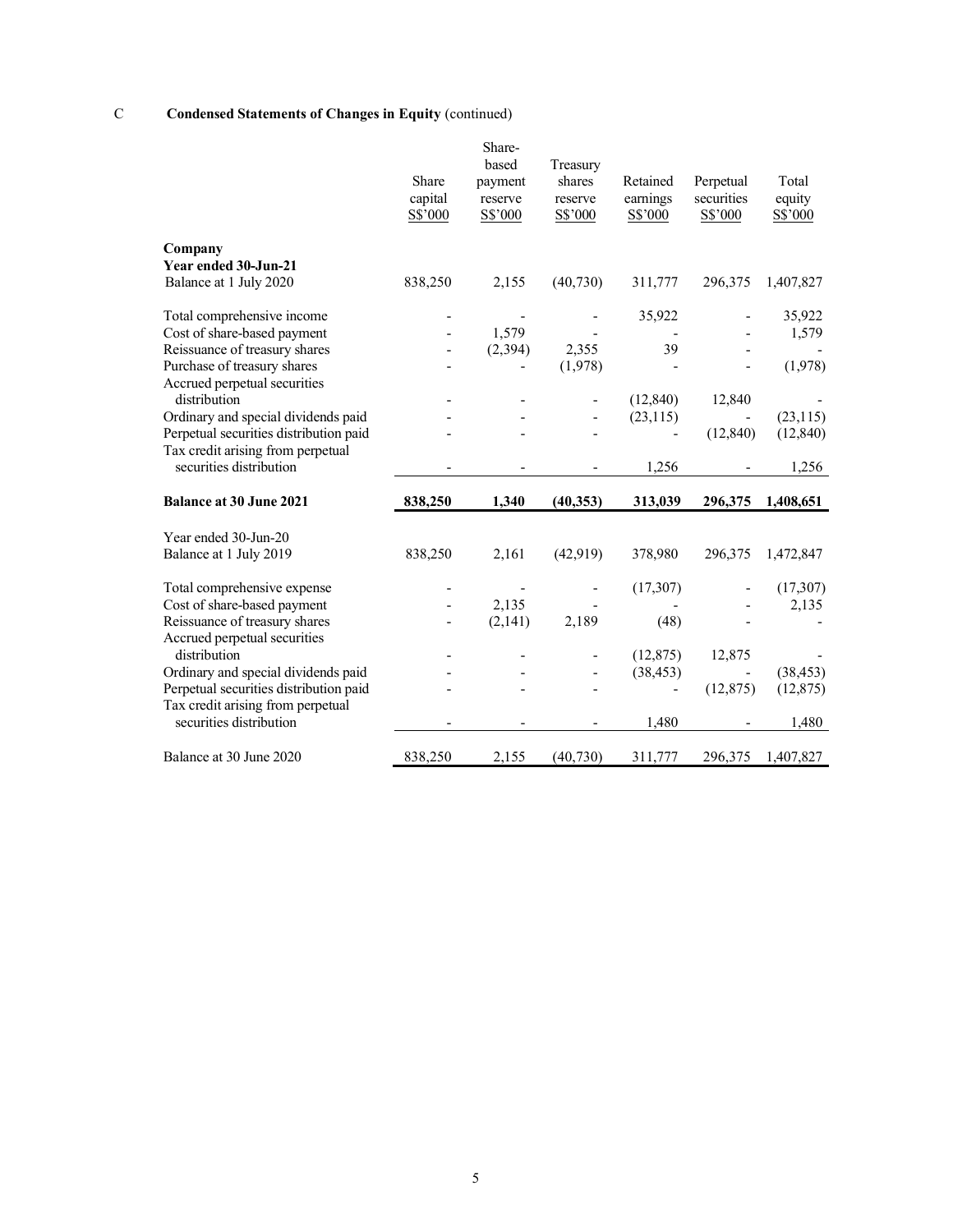## D Condensed Consolidated Statement of Cash Flows

|                                                                               |                | Group        |
|-------------------------------------------------------------------------------|----------------|--------------|
|                                                                               | Year           | Year         |
|                                                                               | ended          | ended        |
|                                                                               | $30 - Jun-21$  | $30$ -Jun-20 |
|                                                                               | <b>S\$'000</b> | S\$'000      |
| <b>Cash flows from operating activities</b>                                   |                |              |
| Total profit                                                                  | 41,952         | 15,708       |
| Adjustments for:                                                              |                |              |
| Income tax expense                                                            | 33,303         | 11,119       |
| Depreciation of property, plant and equipment                                 | 14,749         | 25,599       |
| Dividend income                                                               | (1,529)        | (1,680)      |
| Fair value losses on investment properties                                    | 3,687          | 15,361       |
| Fair value losses/(gains) on financial assets at fair value through profit or |                |              |
| $loss$ ("FVPL")                                                               | 1,261          | (9,789)      |
| Fair value gains on derivative financial instruments                          | (69)           | (80)         |
| Write-back for stock obsolescence                                             | (1,717)        | (124)        |
| Write-back of allowance for foreseeable losses on development properties      | (395)          |              |
| Impairment loss on property, plant and equipment                              | 816            | 2,842        |
| Dilution loss on interest in an associated company                            |                | 2,421        |
| Loss on disposal of investment property                                       |                | 9            |
| Gain on disposal of property, plant and equipment                             | (645)          | (110)        |
| Gain on disposal of assets held for sale                                      | (9, 284)       |              |
| Write-off of property, plant and equipment                                    | 410            | 201          |
| Loss on liquidation of subsidiary companies                                   | 136            |              |
| Settlement of derivative financial instruments                                |                | 51           |
| Interest income                                                               | (2,710)        | (2,923)      |
| Finance costs                                                                 | 30,677         | 30,288       |
| Share of profits of associated and joint venture companies                    | (36,290)       | (12, 142)    |
| Share-based payment                                                           | 1,579          | 2,135        |
| Currency translation differences                                              | (61)           | (2,416)      |
| Operating cash flow before working capital changes                            | 75,870         | 76,470       |
| Changes in operating assets and liabilities:                                  |                |              |
| Balances with associated and joint venture companies                          | 59,803         | 1,067        |
| Development properties                                                        | 197,287        | 113,752      |
| Inventories                                                                   | 8,772          | 5,018        |
| Trade and other receivables and other current assets                          | (49, 714)      | (7,104)      |
| Trade and other payables and other current liabilities                        | (68, 826)      | 88,296       |
| Cash generated from operations                                                | 223,192        | 277,499      |
| Income tax paid                                                               | (16, 889)      | (230)        |
| Net cash generated from operating activities                                  | 206,303        | 277,269      |
| Cash flows from investing activities                                          |                |              |
| Additional interests in a joint venture company                               | (13,550)       | (1,480)      |
| Additions to investment properties                                            | (511)          | (49, 947)    |
| Additions to property, plant and equipment                                    | (3,790)        | (3,049)      |
| Disposal of investment property                                               |                | 421          |
| Disposal of property, plant and equipment                                     | 377            | 493          |
| Disposal of assets held for sale                                              | 77,616         |              |
| Repayment of loans by associated and joint venture companies                  | 63,200         | 92,800       |
| Advancement of loans to associated and joint venture companies                | (62, 836)      | (2,640)      |
| (Advancement)/repayment of the loans to non-controlling interests             | (5, 915)       | 4,584        |
| Dividends received                                                            | 40,402         | 6,608        |
| Interest received                                                             | 2,826          | 3,028        |
| Net cash generated from investing activities                                  | 97,819         | 50,818       |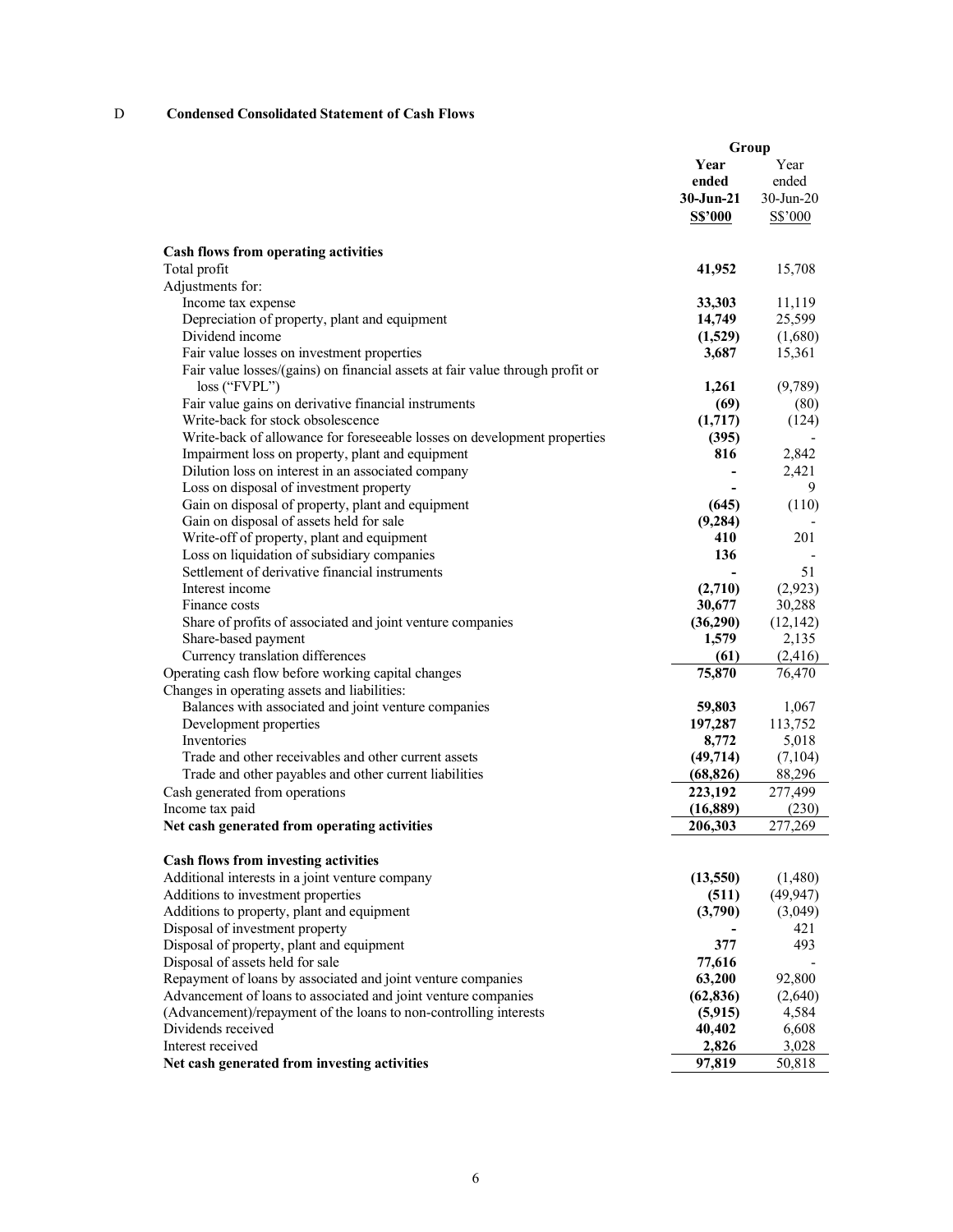## D Condensed Consolidated Statement of Cash Flows (continued)

|                                                              | Group          |              |
|--------------------------------------------------------------|----------------|--------------|
|                                                              | Year           | Year         |
|                                                              | ended          | ended        |
|                                                              | $30 - Jun-21$  | $30$ -Jun-20 |
|                                                              | <b>S\$'000</b> | S\$'000      |
| <b>Cash flows from financing activities</b>                  |                |              |
| Purchase of treasury shares                                  | (1,978)        |              |
| Proceeds from borrowings                                     |                | 155,254      |
| Repayment of borrowings                                      | (62, 352)      |              |
| Principal payment of lease liability                         | (10, 847)      | (18, 563)    |
| Ordinary and special dividends paid                          | (23, 115)      | (38, 453)    |
| Perpetual securities distribution paid                       | (12, 840)      | (12, 875)    |
| Interest paid                                                | (27, 180)      | (26,616)     |
| Net cash (used in)/generated from financing activities       | (138, 312)     | 58,747       |
| Net increase in cash and cash equivalents                    | 165,810        | 386,834      |
| Cash and cash equivalents at beginning of financial year     | 605,480        | 217,332      |
| Effects of currency translation on cash and cash equivalents | 1,674          | 1,314        |
| Cash and cash equivalents at end of financial year           | 772,964        | 605,480      |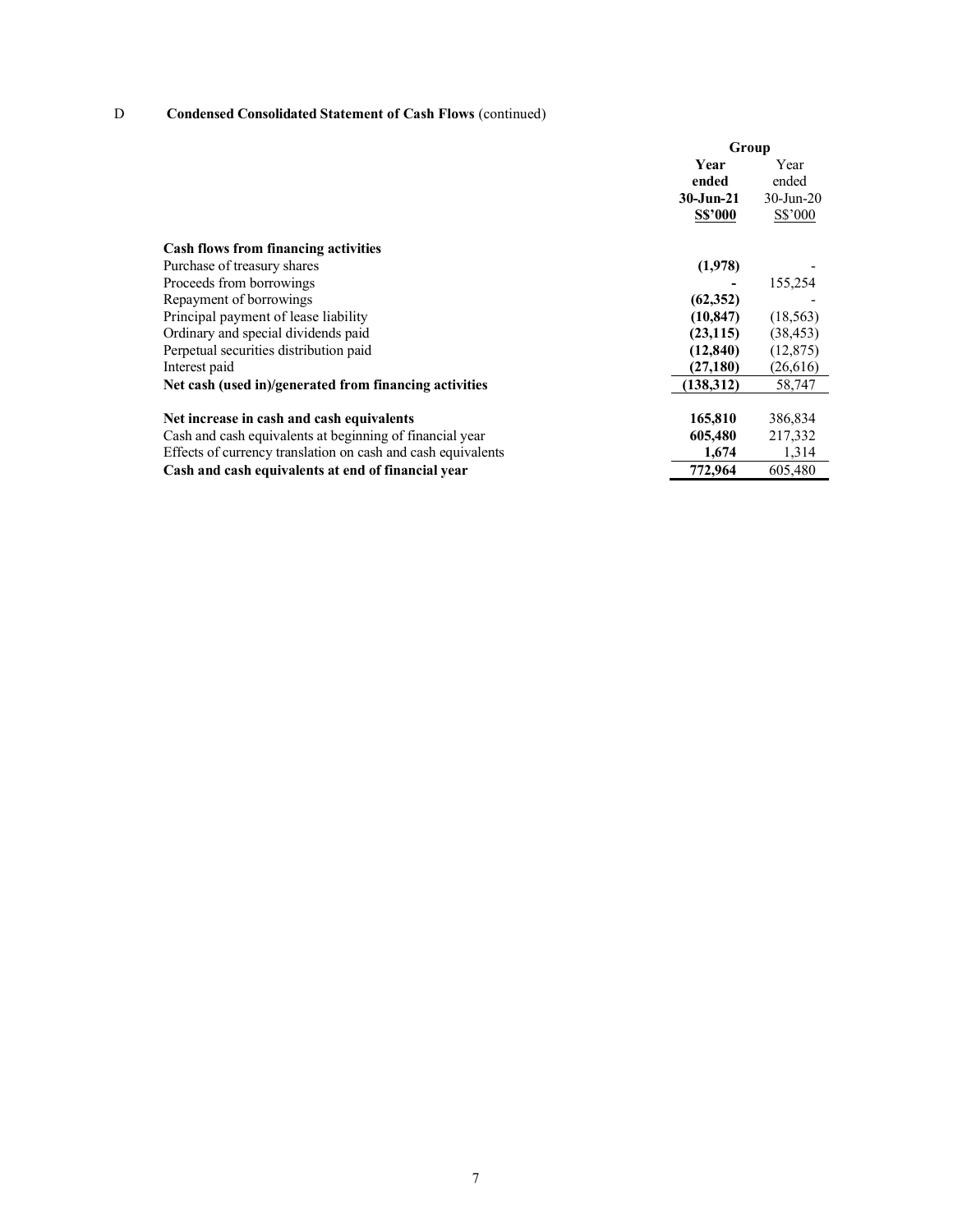#### E Notes to the Condensed Financial Statements

#### 1 Corporate information

Wing Tai Holdings Limited (the "Company") is incorporated and domiciled in Singapore and is listed on the Singapore Exchange Securities Trading Limited. These condensed financial statements as at and for the financial year and half year ended 30 June 2021 comprise the Company and its subsidiaries (collectively, the "Group"). The principal activity of the Company is that of an investment holding company. The principal activities of the Company's subsidiary companies are investment holding, property investment and development and retailing of garments.

#### 2 Basis of preparation

The condensed financial statements for the financial year and half year ended 30 June 2021 have been prepared in accordance with SFRS(I) 1-34 Interim Financial Reporting issued by the Accounting Standards Council Singapore. The condensed financial statements do not include all the information required for a complete set of financial statements. However, selected explanatory notes are included to explain events and transactions that are significant to an understanding of the changes in the Group's and the Company's financial position and performance of the Group since the last interim financial statements for the half year ended 31 December 2020.

The accounting policies adopted are consistent with those of the previous financial year which were prepared in accordance with SFRS(I)s, except for the adoption of new and amended standards as set out in Note 2.1.

The condensed financial statements are presented in Singapore dollar which is the Company's functional currency.

### 2.1 New and amended Standards adopted by the Group

The Group has adopted the new or amended SFRS(I) and Interpretations of SFRS(I) ("INT SFRS(I)"), that are relevant to the Group for the annual period beginning on 1 July 2020 as follows:

- amendments to SFRS(I) 1-1 Presentation of Financial Statements and SFRS(I) 1-8 Accounting Policies, Changes in Accounting Estimates and Errors (Definition of Material)
- amendments to SFRS(I) 3 Business Combinations (Definition of a Business)
- amendments to SFRS(I) 9 Financial Instruments, SFRS(I) 1-39 Financial Instruments: Recognition and Measurement and SFRS(I) 7 Financial Instruments: Disclosures (Interest Rate Benchmark Reform)
- amendments to Conceptual Framework for Financial Reporting

Changes to the Group's accounting policies have been made as required, in accordance with the transitional provisions in the respective SFRS(I)s and INT SFRS(I)s.

The adoption of the above new or amended SFRS(I)s and INT SFRS(I)s did not result in substantial changes to the Group's accounting policies and did not have any significant impact on the financial statements of the Group for the current or prior financial years.

#### 2.2 Use of judgements and estimates

The preparation of condensed financial statements in conformity with SFRS(I) requires management to exercise its judgement in the process of applying the Group's accounting policies. It also requires the use of certain critical accounting estimates and assumptions. Although these estimates are based on management's best knowledge of current events and actions, actual results may ultimately differ from those estimates.

The significant judgements made by management in applying the Group's accounting policies and the key sources of estimation uncertainty were the same as those that applied to the consolidated financial statements as at and for the financial year ended 30 June 2020.

Information about assumptions and estimation uncertainties that have a significant risk of resulting in a material adjustment to the carrying amounts of assets and liabilities within the next financial period are included in Note 11.1.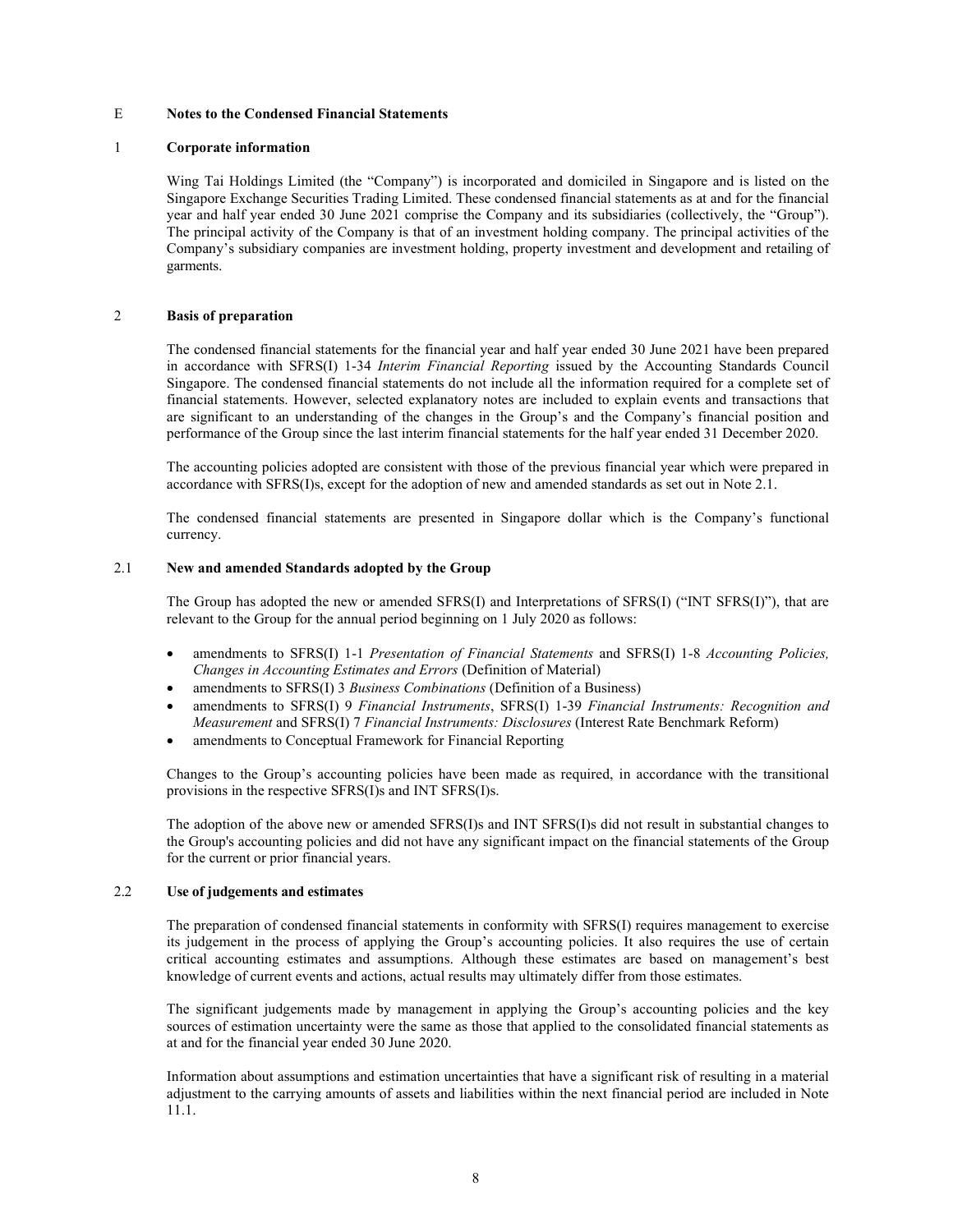## 3 Seasonal operations

The Group's businesses are affected by the economic outlook, financial market volatilities and changing property market conditions in the jurisdictions that the Group operates in.

## 4 Segment and revenue information

The Group is organised into the following main business segments - development properties, investment properties, retail and other operations comprising mainly investing and management activities.

These operating segments are reported in a manner consistent with the internal reporting provided to management, who are responsible for allocating resources and assessing the performance of the operating segments.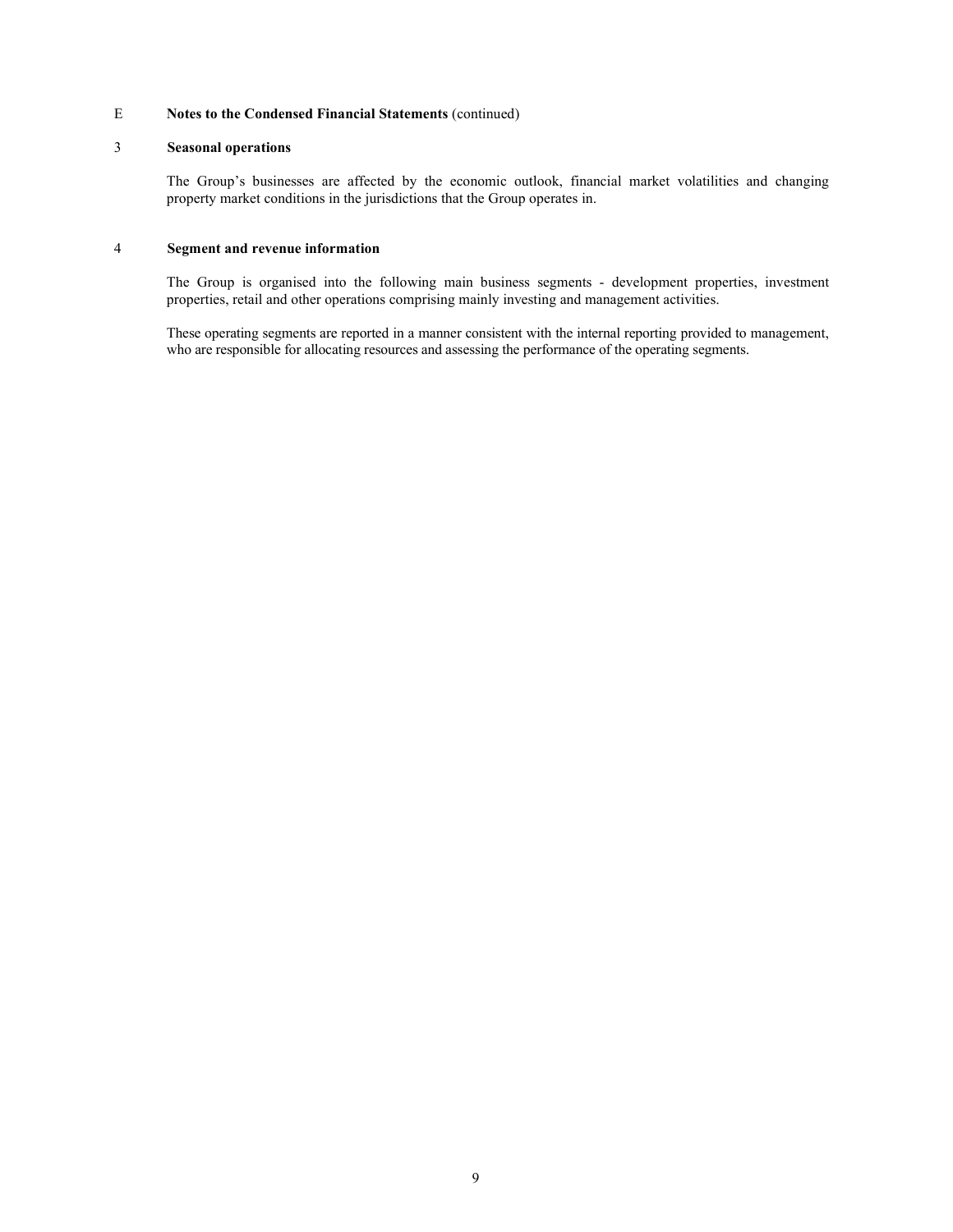# 4 Segment and revenue information (continued)

## 4.1 Reportable segments

|                                                         | Development<br>properties<br>S\$'000 | Investment<br>properties<br>S\$'000 | Retail<br>S\$'000 | Others<br>S\$'000        | Group<br><b>S\$'000</b> |
|---------------------------------------------------------|--------------------------------------|-------------------------------------|-------------------|--------------------------|-------------------------|
| Year ended 30-Jun-21                                    |                                      |                                     |                   |                          |                         |
| Revenue                                                 | 357,440                              | 40,621                              | 53,028            | 10,307                   | 461,396                 |
| Earnings before interest and tax<br>Interest income     | 152,682                              | (14, 611)                           | 13,428            | (48, 277)                | 103,222<br>2,710        |
| Finance costs                                           |                                      | (3,560)                             | (398)             | (26,719)                 | (30,677)                |
| Profit before income tax<br>Income tax expense          |                                      |                                     |                   |                          | 75,255<br>(33,303)      |
| Total profit                                            |                                      |                                     |                   |                          | 41,952                  |
| Segment assets<br>Investments in associated and joint   | 1,468,836                            | 865,771                             | 47,155            | 217,004                  | 2,598,766               |
| venture companies                                       | 605,684                              | 1,199,989                           | 143,329           | (231,199)                | 1,717,803               |
| Due from associated and joint<br>venture companies      | 162,004                              |                                     | 310               |                          | 162,314                 |
|                                                         | 2,236,524                            | 2,065,760                           | 190,794           | (14, 195)                | 4,478,883               |
| Tax recoverable                                         |                                      |                                     |                   |                          | 4,631                   |
| Deferred income tax assets<br>Consolidated total assets |                                      |                                     |                   |                          | 8,718                   |
|                                                         |                                      |                                     |                   |                          | 4,492,232               |
| Segment liabilities                                     | 65,742                               | 12,173                              | 12,835            | 23,270                   | 114,020                 |
| <b>Borrowings</b>                                       |                                      | 141,075                             |                   | 585,013                  | 726,088                 |
| Current income tax liabilities                          | 65,742                               | 153,248                             | 12,835            | 608,283                  | 840,108<br>47,255       |
| Derivative financial instruments                        |                                      |                                     |                   |                          | 14,140                  |
| Deferred income tax liabilities                         |                                      |                                     |                   |                          | 35,586                  |
| Consolidated total liabilities                          |                                      |                                     |                   |                          | 937,089                 |
| Capital expenditure                                     | 12                                   | 808                                 | 6,436             | 3,265                    | 10,521                  |
| Depreciation                                            | 184                                  | 1,615                               | 10,119            | 2,831                    | 14,749                  |
| Impairment loss on property, plant<br>and equipment     | ۰                                    |                                     | 816               | $\overline{\phantom{0}}$ | 816                     |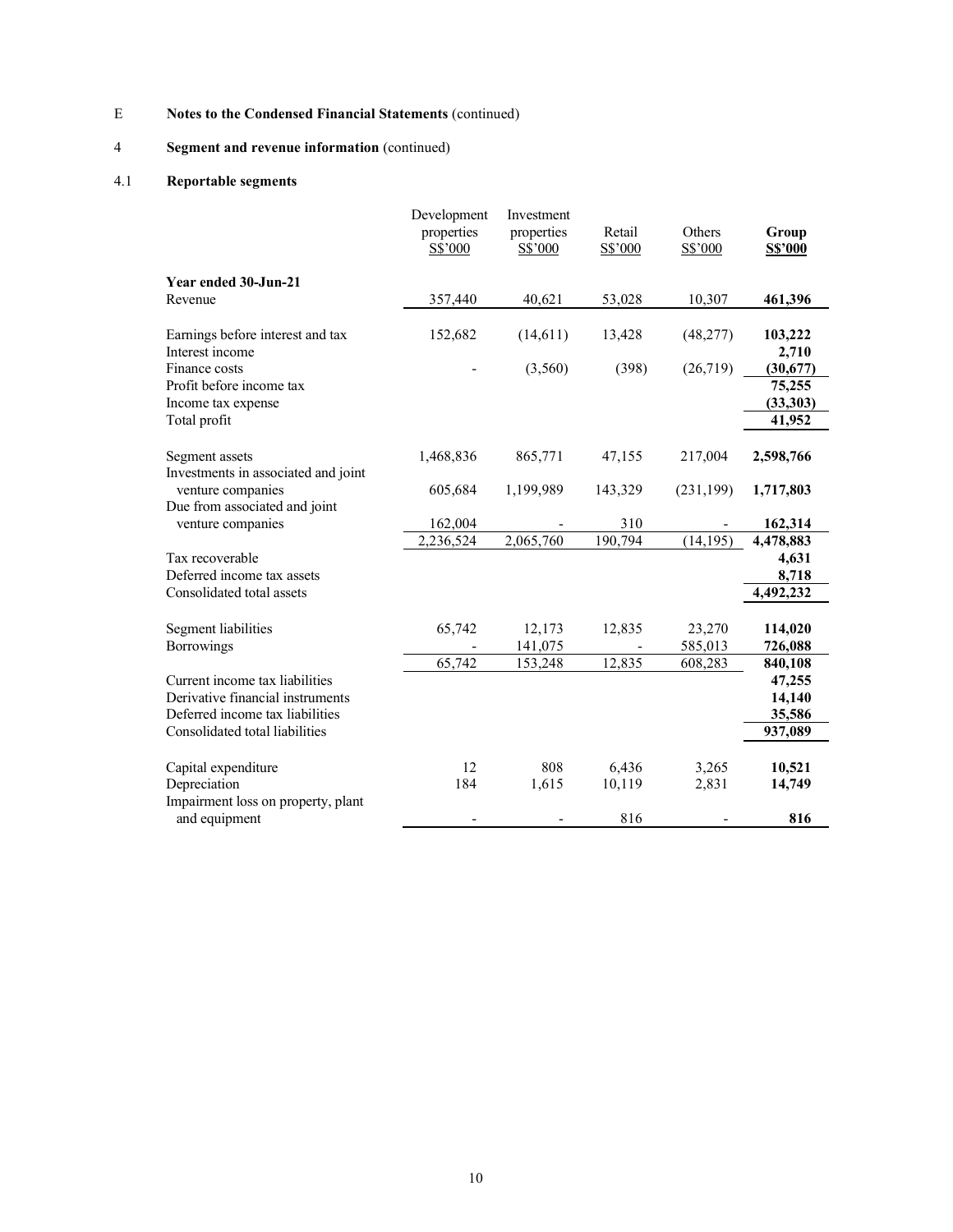## 4 Segment and revenue information (continued)

## 4.1 Reportable segments (continued)

|                                                                                                       | Development<br>properties<br>S\$'000 | Investment<br>properties<br>S\$'000 | Retail<br>S\$'000 | Others<br>S\$'000 | Group<br>S\$'000                           |
|-------------------------------------------------------------------------------------------------------|--------------------------------------|-------------------------------------|-------------------|-------------------|--------------------------------------------|
| Year ended 30-Jun-20                                                                                  |                                      |                                     |                   |                   |                                            |
| Revenue                                                                                               | 226,831                              | 45,236                              | 91,509            | 7,450             | 371,026                                    |
| Earnings before interest and tax<br>Interest income                                                   | 100,346                              | (10,683)                            | 6,903             | (42, 374)         | 54,192<br>2,923                            |
| Finance costs<br>Profit before income tax<br>Income tax expense<br>Total profit                       |                                      | (4,251)                             | (835)             | (25,202)          | (30, 288)<br>26,827<br>(11, 119)<br>15,708 |
|                                                                                                       |                                      |                                     |                   |                   |                                            |
| Segment assets<br>Investments in associated and joint                                                 | 1,512,523                            | 925,014                             | 55,895            | 179,432           | 2,672,864                                  |
| venture companies                                                                                     | 614,199                              | 1,283,646                           | 127,422           | (260, 376)        | 1,764,891                                  |
| Due from associated and<br>joint venture companies                                                    | 198,558                              |                                     | 629               |                   | 199,187                                    |
|                                                                                                       | 2,325,280                            | 2,208,660                           | 183,946           | (80, 944)         | 4,636,942                                  |
| Tax recoverable<br>Derivative financial instruments<br>Deferred income tax assets                     |                                      |                                     |                   |                   | 5,579<br>204<br>8,087                      |
| Consolidated total assets                                                                             |                                      |                                     |                   |                   | 4,650,812                                  |
| Segment liabilities<br><b>Borrowings</b>                                                              | 134,933                              | 14,839<br>140,207                   | 22,711            | 17,124<br>647,533 | 189,607<br>787,740                         |
|                                                                                                       | 134,933                              | 155,046                             | 22,711            | 664,657           | 977,347                                    |
| Current income tax liabilities<br>Derivative financial instruments<br>Deferred income tax liabilities |                                      |                                     |                   |                   | 33,418<br>20,983<br>33,719                 |
| Consolidated total liabilities                                                                        |                                      |                                     |                   |                   | 1,065,467                                  |
| Capital expenditure<br>Depreciation                                                                   | 4<br>56                              | 50,984<br>1,978                     | 3,327<br>20,517   | 1,610<br>3,048    | 55,925<br>25,599                           |
| Impairment loss on property, plant<br>and equipment                                                   | $\overline{\phantom{a}}$             |                                     | 2,842             |                   | 2,842                                      |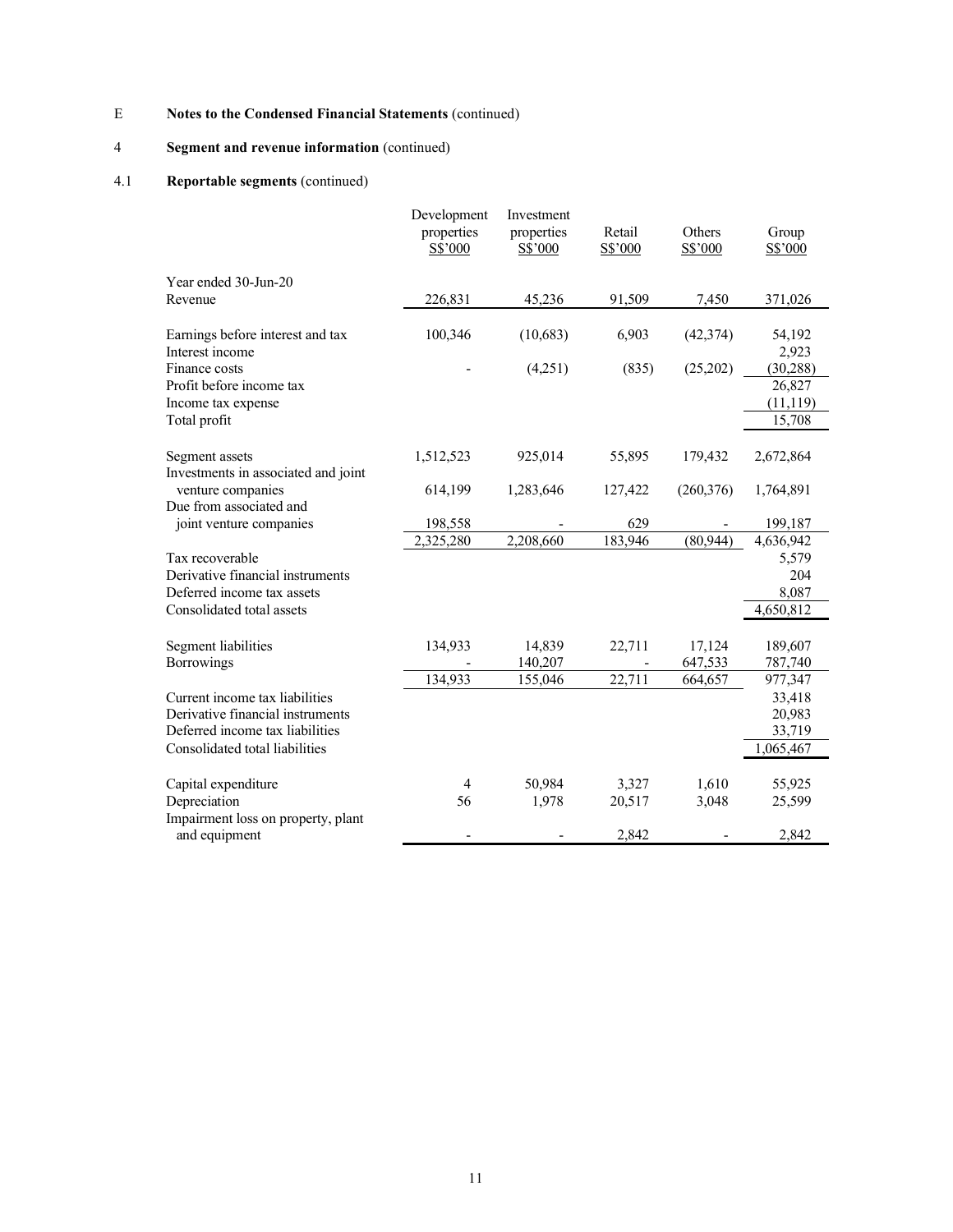# 4 Segment and revenue information (continued)

## 4.1 Reportable segments (continued)

|                                                                    | Development<br>properties<br>S\$'000 | Investment<br>properties<br>S\$'000 | Retail<br>S\$'000 | Others<br>S\$'000            | Group<br><b>S\$'000</b> |
|--------------------------------------------------------------------|--------------------------------------|-------------------------------------|-------------------|------------------------------|-------------------------|
| Half year ended 30-Jun-21                                          |                                      |                                     |                   |                              |                         |
| Revenue                                                            | 171,972                              | 20,289                              | 20,377            | 5,340                        | 217,978                 |
| Earnings before interest and tax<br>Interest income                | 78,678                               | (47, 787)                           | 4,632             | (20, 121)                    | 15,402<br>1,457         |
| Finance costs                                                      |                                      | (1,774)                             | (215)             | (11,907)                     | (13, 896)               |
| Profit before income tax<br>Income tax expense                     |                                      |                                     |                   |                              | 2,963<br>(18, 557)      |
| Total loss                                                         |                                      |                                     |                   |                              | (15,594)                |
| Segment assets<br>Investments in associated and joint              | 1,468,836                            | 865,771                             | 47,155            | 217,004                      | 2,598,766               |
| venture companies<br>Due from associated and                       | 605,684                              | 1,199,989                           | 143,329           | (231, 199)                   | 1,717,803               |
| joint venture companies                                            | 162,004                              |                                     | 310               |                              | 162,314                 |
|                                                                    | 2,236,524                            | 2,065,760                           | 190,794           | (14, 195)                    | 4,478,883               |
| Tax recoverable                                                    |                                      |                                     |                   |                              | 4,631                   |
| Deferred income tax assets<br>Consolidated total assets            |                                      |                                     |                   |                              | 8,718<br>4,492,232      |
|                                                                    |                                      |                                     |                   |                              |                         |
| Segment liabilities                                                | 65,742                               | 12,173                              | 12,835            | 23,270                       | 114,020                 |
| <b>Borrowings</b>                                                  |                                      | 141,075                             |                   | 585,013                      | 726,088                 |
|                                                                    | 65,742                               | 153,248                             | 12,835            | 608,283                      | 840,108                 |
| Current income tax liabilities<br>Derivative financial instruments |                                      |                                     |                   |                              | 47,255                  |
| Deferred income tax liabilities                                    |                                      |                                     |                   |                              | 14,140<br>35,586        |
| Consolidated total liabilities                                     |                                      |                                     |                   |                              | 937,089                 |
| Capital expenditure                                                | 2                                    | 661                                 | 425               | 452                          | 1,540                   |
| Depreciation<br>Impairment loss on property, plant                 | 135                                  | 782                                 | 3,938             | 863                          | 5,718                   |
| and equipment                                                      | ۳                                    |                                     | 816               | $\qquad \qquad \blacksquare$ | 816                     |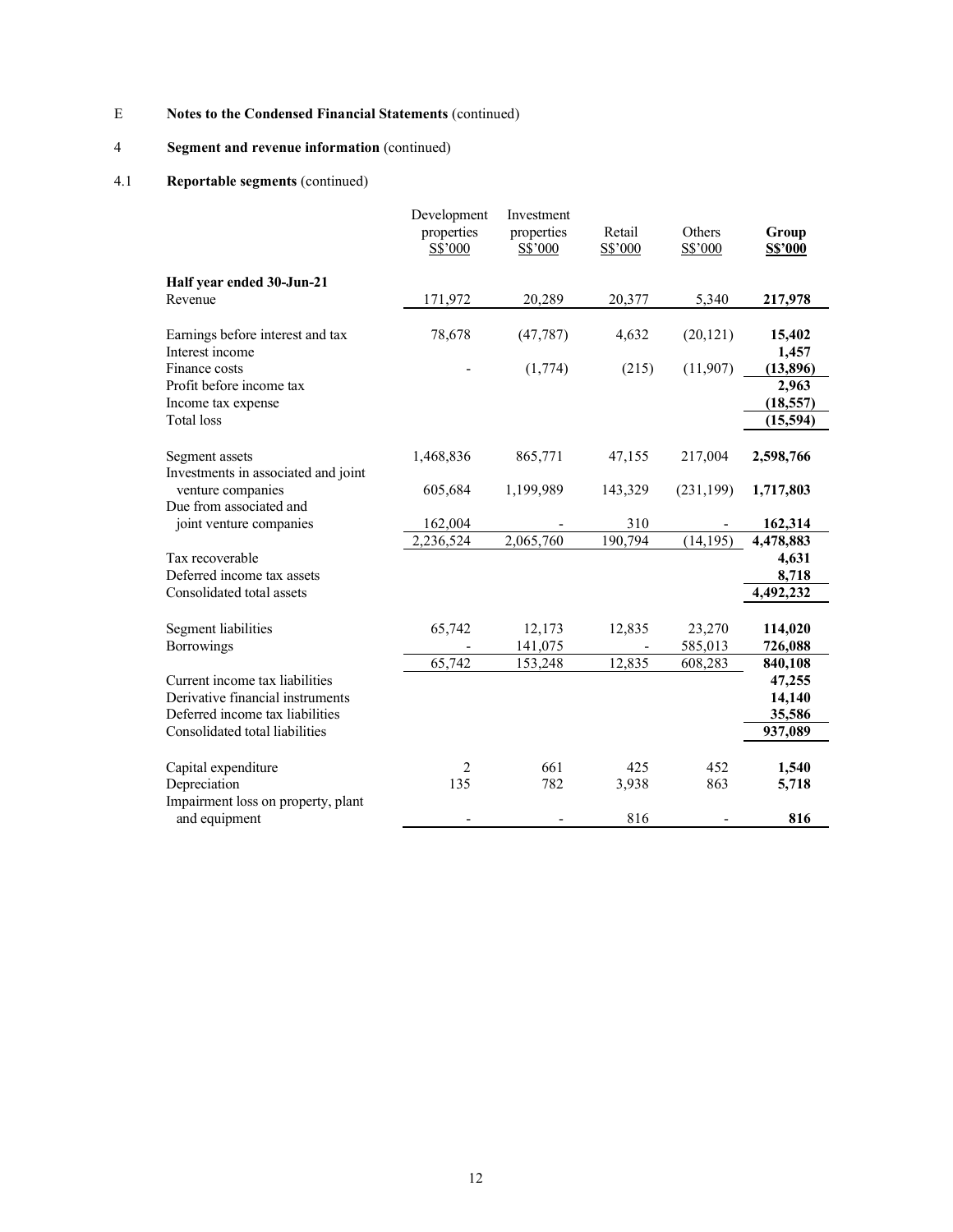## 4 Segment and revenue information (continued)

## 4.1 Reportable segments (continued)

|                                                                             | Development<br>properties<br>S\$'000 | Investment<br>properties<br>S\$'000 | Retail<br>S\$'000 | Others<br>S\$'000 | Group<br>S\$'000                             |
|-----------------------------------------------------------------------------|--------------------------------------|-------------------------------------|-------------------|-------------------|----------------------------------------------|
| Half year ended 30-Jun-20                                                   |                                      |                                     |                   |                   |                                              |
| Revenue                                                                     | 133,767                              | 21,159                              | 30,322            | 2,283             | 187,531                                      |
| Earnings before interest and tax<br>Interest income                         | 56,752                               | (34,629)                            | (7,265)           | (13,283)          | 1,575<br>1,698                               |
| Finance costs<br>Loss before income tax<br>Income tax expense<br>Total loss |                                      | (2,203)                             | (439)             | (13,316)          | (15,958)<br>(12, 685)<br>(4,611)<br>(17,296) |
| Segment assets<br>Investments in associated and joint                       | 1,512,523                            | 925,014                             | 55,895            | 179,432           | 2,672,864                                    |
| venture companies<br>Due from associated and                                | 614,199                              | 1,283,646                           | 127,422           | (260, 376)        | 1,764,891                                    |
| joint venture companies                                                     | 198,558                              |                                     | 629               |                   | 199,187                                      |
|                                                                             | 2,325,280                            | 2,208,660                           | 183,946           | (80, 944)         | 4,636,942                                    |
| Tax recoverable                                                             |                                      |                                     |                   |                   | 5,579                                        |
| Derivative financial instruments<br>Deferred income tax assets              |                                      |                                     |                   |                   | 204<br>8,087                                 |
| Consolidated total assets                                                   |                                      |                                     |                   |                   | 4,650,812                                    |
| Segment liabilities                                                         | 134,933                              | 14,839                              | 22,711            | 17,124            | 189,607                                      |
| <b>Borrowings</b>                                                           |                                      | 140,207                             |                   | 647,533           | 787,740                                      |
|                                                                             | 134,933                              | 155,046                             | 22,711            | 664,657           | 977,347                                      |
| Current income tax liabilities                                              |                                      |                                     |                   |                   | 33,418                                       |
| Derivative financial instruments                                            |                                      |                                     |                   |                   | 20,983                                       |
| Deferred income tax liabilities                                             |                                      |                                     |                   |                   | 33,719                                       |
| Consolidated total liabilities                                              |                                      |                                     |                   |                   | 1,065,467                                    |
| Capital expenditure                                                         | 3                                    | 406                                 | 1,021             | 544               | 1,974                                        |
| Depreciation<br>Impairment loss on property, plant                          | 28                                   | 356                                 | 9,780             | 1,879             | 12,043                                       |
| and equipment                                                               | $\overline{\phantom{a}}$             |                                     | 2,842             |                   | 2,842                                        |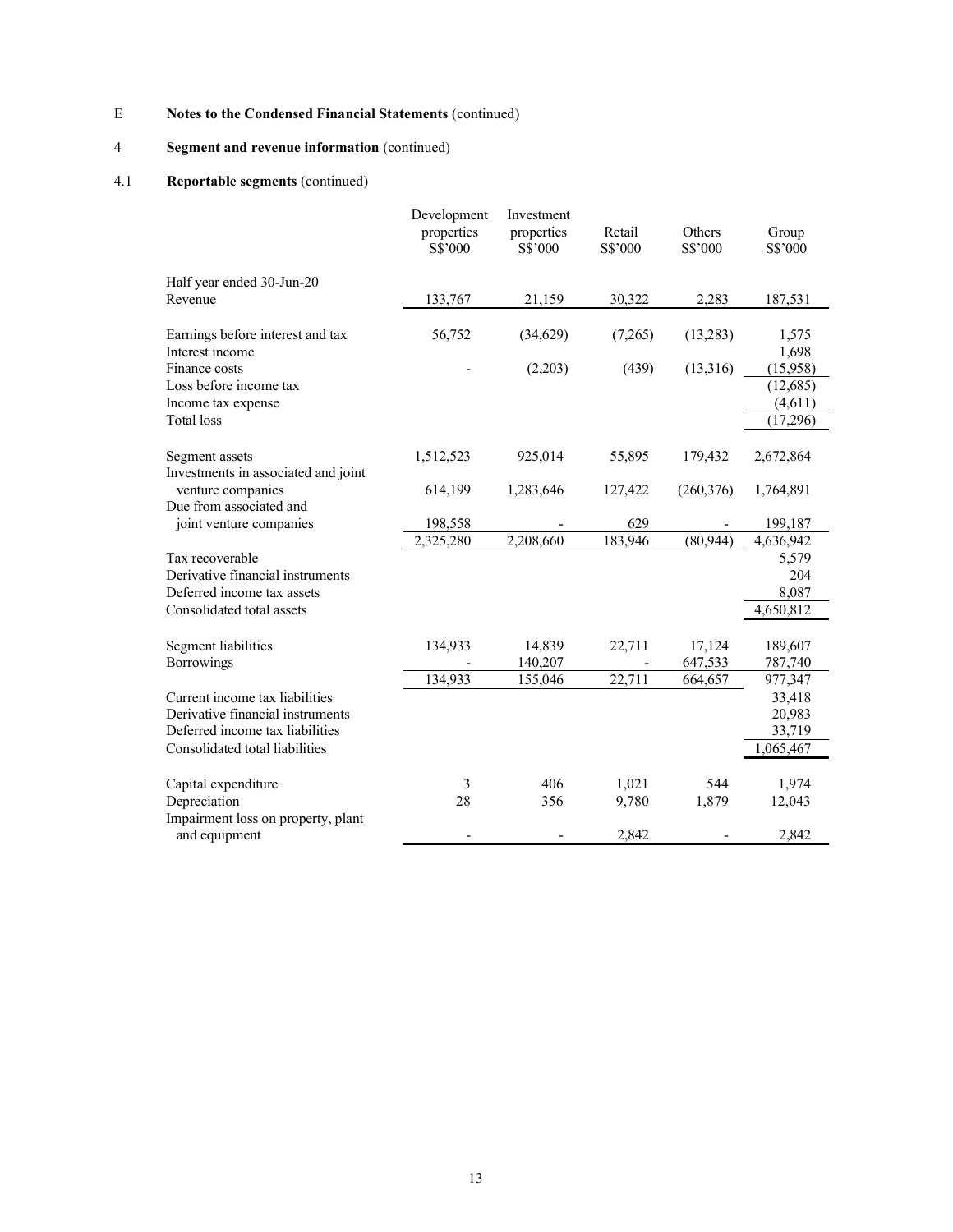## 4 Segment and revenue information (continued)

## 4.2 Disaggregation of revenue

|                                | Development<br>properties<br>S\$'000 | Investment<br>properties<br>S\$'000 | Retail<br>S\$'000 | Others<br>S\$'000            | Group<br><b>S\$'000</b> |
|--------------------------------|--------------------------------------|-------------------------------------|-------------------|------------------------------|-------------------------|
| Year ended 30-Jun-21           |                                      |                                     |                   |                              |                         |
| Types of goods or service:     |                                      |                                     |                   |                              |                         |
| Sale of development properties | 357,440                              |                                     |                   |                              | 357,440                 |
| Sale of goods                  |                                      |                                     | 53,028            | 331                          | 53,359                  |
| Management fees                |                                      |                                     |                   | 8,447                        | 8,447                   |
| Rental income                  |                                      | 40,621                              |                   |                              | 40,621                  |
| Dividend income                |                                      |                                     |                   | 1,529                        | 1,529                   |
| Total revenue                  | 357,440                              | 40,621                              | 53,028            | 10,307                       | 461,396                 |
| Timing of revenue recognition: |                                      |                                     |                   |                              |                         |
| Recognised at a point in time  | 185,863                              |                                     | 53,028            | 331                          | 239,222                 |
| Recognised over time           | 171,577                              |                                     |                   | 8,447                        | 180,024                 |
| Others                         |                                      | 40,621                              |                   | 1,529                        | 42,150                  |
| Total revenue                  | 357,440                              | 40,621                              | 53,028            | 10,307                       | 461,396                 |
|                                |                                      |                                     |                   |                              |                         |
| Geographical information:      |                                      |                                     |                   |                              |                         |
| Singapore                      | 316,886                              | 26,386                              | 36,870            | 9,853                        | 389,995                 |
| Malaysia                       | 40,554                               | 567                                 | 16,158            | 344                          | 57,623                  |
| Australia                      |                                      | 10,935                              |                   |                              | 10,935                  |
| People's Republic of China     |                                      | 828                                 | $\overline{a}$    | 110                          | 938                     |
| Japan                          |                                      | 1,905                               |                   | $\qquad \qquad \blacksquare$ | 1,905                   |
| Total revenue                  | 357,440                              | 40,621                              | 53,028            | 10,307                       | 461,396                 |
|                                |                                      |                                     |                   |                              |                         |
| Year ended 30-Jun-20           |                                      |                                     |                   |                              |                         |
| Types of goods or service:     |                                      |                                     |                   |                              |                         |
| Sale of development properties | 226,831                              |                                     |                   |                              | 226,831                 |
| Sale of goods                  |                                      |                                     | 91,509            |                              | 91,509                  |
| Management fees                |                                      |                                     |                   | 5,770                        | 5,770                   |
| Rental income                  |                                      | 45,236                              |                   |                              | 45,236                  |
| Dividend income                |                                      |                                     |                   | 1,680                        | 1,680                   |
| Total revenue                  | 226,831                              | 45,236                              | 91,509            | 7,450                        | 371,026                 |
| Timing of revenue recognition: |                                      |                                     |                   |                              |                         |
| Recognised at a point in time  | 186,181                              |                                     | 91,509            |                              | 277,690                 |
| Recognised over time           | 40,650                               |                                     |                   | 5,770                        | 46,420                  |
| Others                         |                                      | 45,236                              |                   | 1,680                        | 46,916                  |
| Total revenue                  | 226,831                              | 45,236                              | 91,509            | 7,450                        | 371,026                 |
|                                |                                      |                                     |                   |                              |                         |
| Geographical information:      |                                      |                                     |                   |                              |                         |
| Singapore                      | 200,921                              | 28,468                              | 53,850            | 7,084                        | 290,323                 |
| Malaysia                       | 25,910                               | 3,422                               | 37,659            | 306                          | 67,297                  |
| Australia                      |                                      | 10,365                              |                   | $\overline{\phantom{a}}$     | 10,365                  |
| People's Republic of China     |                                      | 957                                 |                   | 60                           | 1,017                   |
| Japan                          |                                      | 2,024                               |                   | $\blacksquare$               | 2,024                   |
| Total revenue                  | 226,831                              | 45,236                              | 91,509            | 7,450                        | 371,026                 |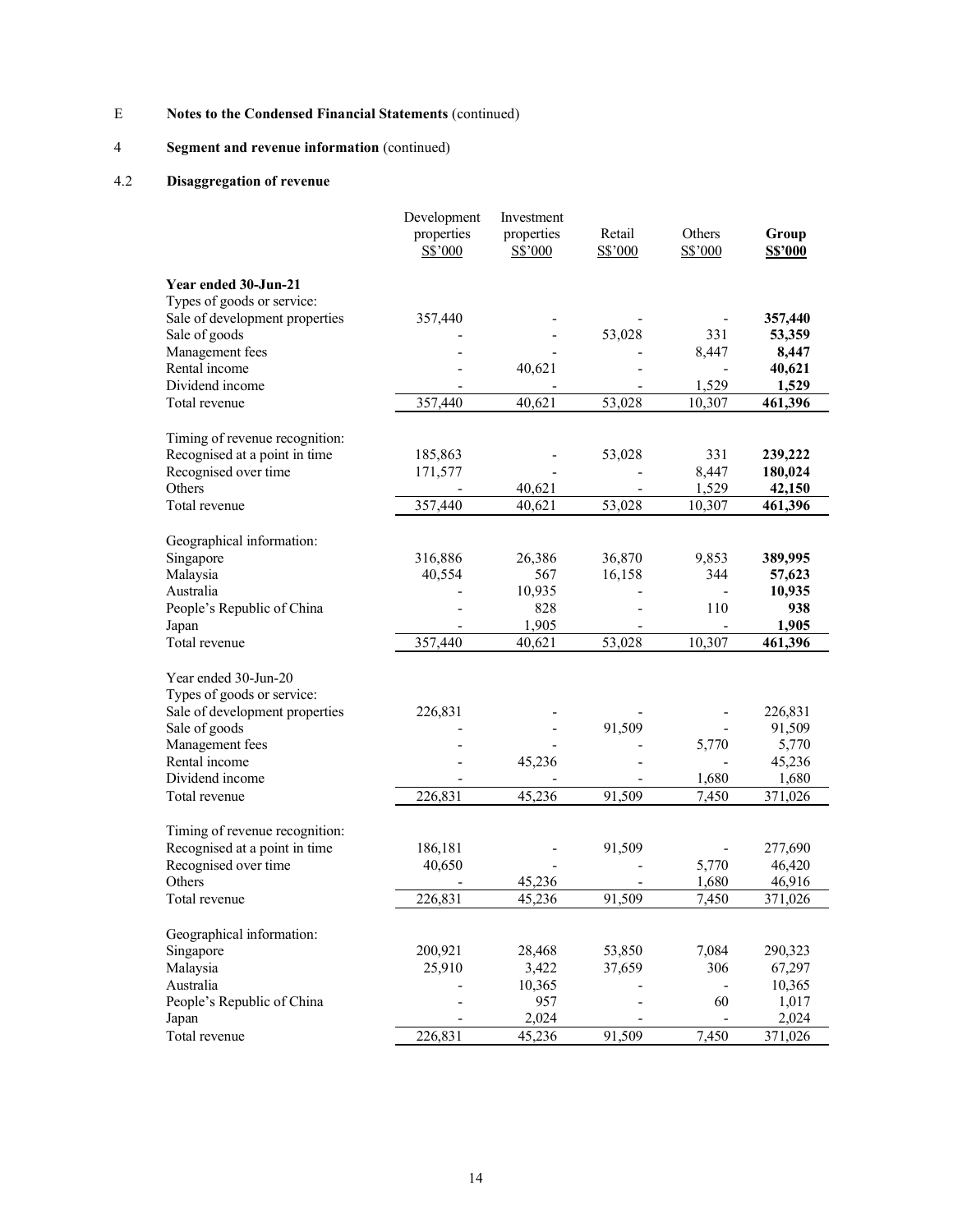## 4 Segment and revenue information (continued)

## 4.2 Disaggregation of revenue (continued)

|                                | Development<br>properties<br>S\$'000 | Investment<br>properties<br>$S\$ {5'000} | Retail<br>S\$'000        | Others<br>S\$'000            | Group<br><b>S\$'000</b> |
|--------------------------------|--------------------------------------|------------------------------------------|--------------------------|------------------------------|-------------------------|
| Half year ended 30-Jun-21      |                                      |                                          |                          |                              |                         |
| Types of goods or service:     |                                      |                                          |                          |                              |                         |
| Sale of development properties | 171,972                              |                                          |                          |                              | 171,972                 |
| Sale of goods                  |                                      |                                          | 20,377                   | 273                          | 20,650                  |
| Management fees                |                                      |                                          |                          | 5,040                        | 5,040                   |
| Rental income                  |                                      | 20,289                                   |                          | $\overline{\phantom{0}}$     | 20,289                  |
| Dividend income                |                                      |                                          |                          | 27                           | 27                      |
| Total revenue                  | 171,972                              | 20,289                                   | 20,377                   | 5,340                        | 217,978                 |
| Timing of revenue recognition: |                                      |                                          |                          |                              |                         |
| Recognised at a point in time  | 55,166                               |                                          | 20,377                   | 273                          | 75,816                  |
| Recognised over time           | 116,806                              |                                          |                          | 5,040                        | 121,846                 |
| Others                         |                                      | 20,289                                   |                          | 27                           | 20,316                  |
| Total revenue                  | 171,972                              | 20,289                                   | 20,377                   | 5,340                        | 217,978                 |
|                                |                                      |                                          |                          |                              |                         |
| Geographical information:      |                                      |                                          |                          |                              |                         |
| Singapore                      | 153,157                              | 13,179                                   | 14,612                   | 5,090                        | 186,038                 |
| Malaysia                       | 18,815                               | 144                                      | 5,765                    | 187                          | 24,911                  |
| Australia                      |                                      | 5,590                                    |                          |                              | 5,590                   |
| People's Republic of China     |                                      | 447                                      |                          | 63                           | 510                     |
| Japan                          | $\overline{\phantom{a}}$             | 929                                      | $\overline{\phantom{a}}$ | $\qquad \qquad \blacksquare$ | 929                     |
| Total revenue                  | 171,972                              | 20,289                                   | 20,377                   | 5,340                        | 217,978                 |
| Half year ended 30-Jun-20      |                                      |                                          |                          |                              |                         |
| Types of goods or service:     |                                      |                                          |                          |                              |                         |
| Sale of development properties | 133,767                              |                                          |                          |                              | 133,767                 |
| Sale of goods                  |                                      |                                          | 30,322                   |                              | 30,322                  |
| Management fees                |                                      |                                          |                          | 2,230                        | 2,230                   |
| Rental income                  |                                      | 21,159                                   |                          | $\qquad \qquad \blacksquare$ | 21,159                  |
| Dividend income                | $\overline{\phantom{a}}$             |                                          | $\overline{\phantom{a}}$ | 53                           | 53                      |
| Total revenue                  | 133,767                              | 21,159                                   | 30,322                   | 2,283                        | 187,531                 |
|                                |                                      |                                          |                          |                              |                         |
| Timing of revenue recognition: |                                      |                                          |                          |                              |                         |
| Recognised at a point in time  | 96,398                               |                                          | 30,322                   |                              | 126,720                 |
| Recognised over time           | 37,369                               |                                          |                          | 2,230                        | 39,599                  |
| Others                         |                                      | 21,159                                   |                          | 53                           | 21,212                  |
| Total revenue                  | 133,767                              | 21,159                                   | 30,322                   | 2,283                        | 187,531                 |
|                                |                                      |                                          |                          |                              |                         |
| Geographical information:      |                                      |                                          |                          |                              |                         |
| Singapore                      | 120,000                              | 13,812                                   | 18,526                   | 2,086                        | 154,424                 |
| Malaysia                       | 13,767                               | 687                                      | 11,796                   | 167                          | 26,417                  |
| Australia                      |                                      | 5,225                                    |                          |                              | 5,225                   |
| People's Republic of China     |                                      | 465                                      |                          | 30                           | 495                     |
| Japan                          |                                      | 970                                      |                          |                              | 970                     |
| Total revenue                  | 133,767                              | 21,159                                   | 30,322                   | 2,283                        | 187,531                 |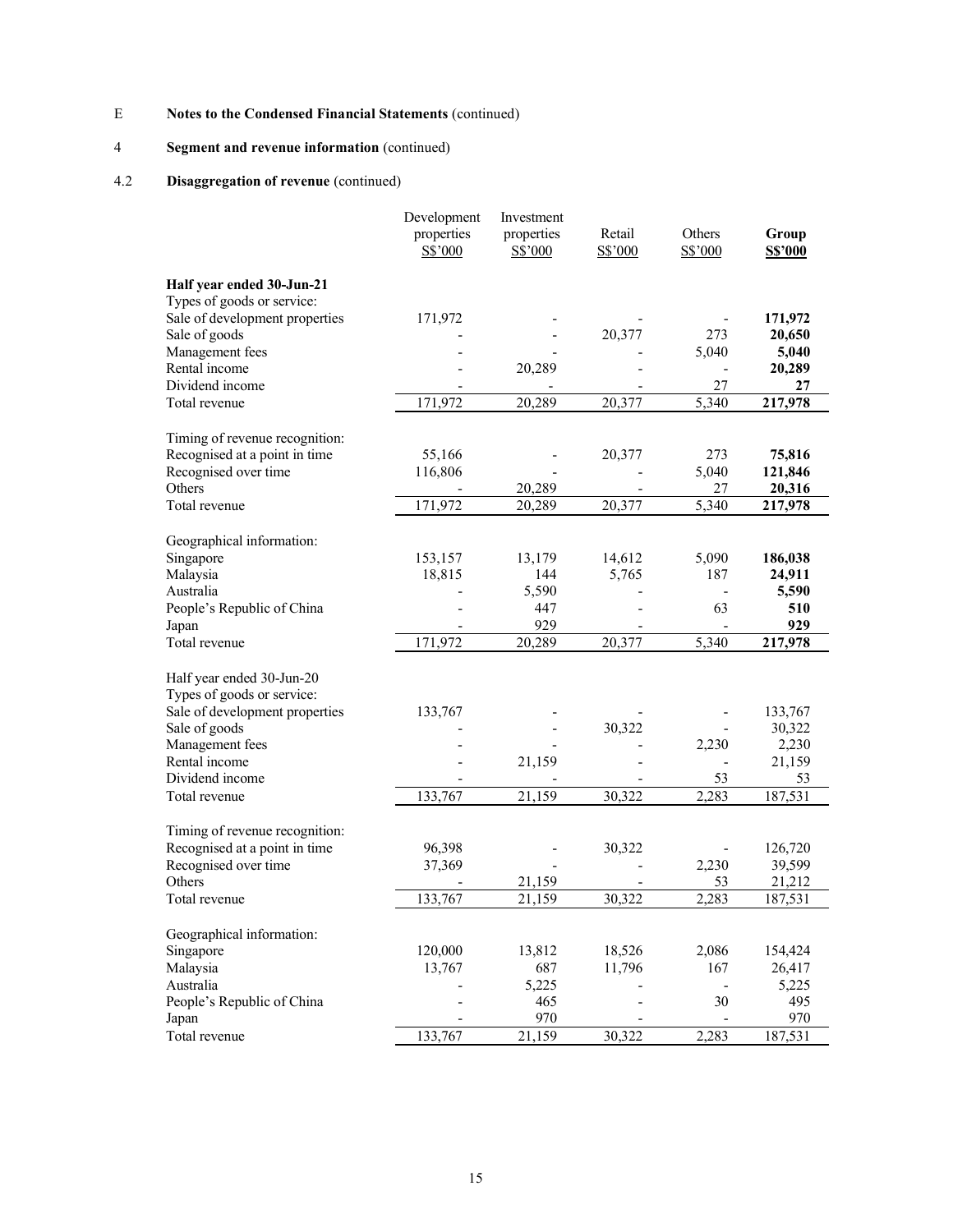## 4 Segment and revenue information (continued)

## 4.2 Disaggregation of revenue (continued)

A breakdown of sales:

|                                                             | Group          |              |               |
|-------------------------------------------------------------|----------------|--------------|---------------|
|                                                             | Year           | Year         |               |
|                                                             | ended          | ended        |               |
|                                                             | $30 - Jun-21$  | $30$ -Jun-20 | $+$ /(-)      |
|                                                             | <b>S\$'000</b> | S\$'000      | $\frac{0}{0}$ |
| Sales reported for the first half year                      | 243,418        | 183,495      | 33            |
| Operating profit after tax before deducting non-controlling |                |              |               |
| interests reported for first half year                      | 57,546         | 33,004       | 74            |
| Sales reported for the second half year                     | 217,978        | 187,531      | 16            |
| Operating loss after tax before deducting non-controlling   |                |              |               |
| interests reported for second half year                     | (15,594)       | (17,296)     | (10)          |

#### 5 Financial assets and financial liabilities

 Set out below is an overview of the financial assets and financial liabilities of the Group and the Company as at 30 June 2021 and 30 June 2020:

|                                                | Group          |              | Company        |              |  |
|------------------------------------------------|----------------|--------------|----------------|--------------|--|
|                                                | As at          | As at        | As at          | As at        |  |
|                                                | $30 - Jun-21$  | $30$ -Jun-20 | $30 - Jun-21$  | $30$ -Jun-20 |  |
|                                                | <b>S\$'000</b> | $S\$ {5'000} | <b>S\$'000</b> | $S\$ {5'000} |  |
| Financial assets at FVOCI                      | 28,549         | 26,997       |                |              |  |
| Financial assets at FVPL (including derivative |                |              |                |              |  |
| financial instruments)                         | 19,352         | 20,818       | 19.352         | 20,811       |  |
| Financial liabilities at FVPL                  | 14,140         | 20,983       | 12.993         | 19,322       |  |
| Financial assets at amortised cost             | 1,027,678      | 858,733      | 1,362,369      | 1,352,442    |  |
| Financial liabilities at amortised cost        | 813,980        | 875.761      | 524,350        | 578,732      |  |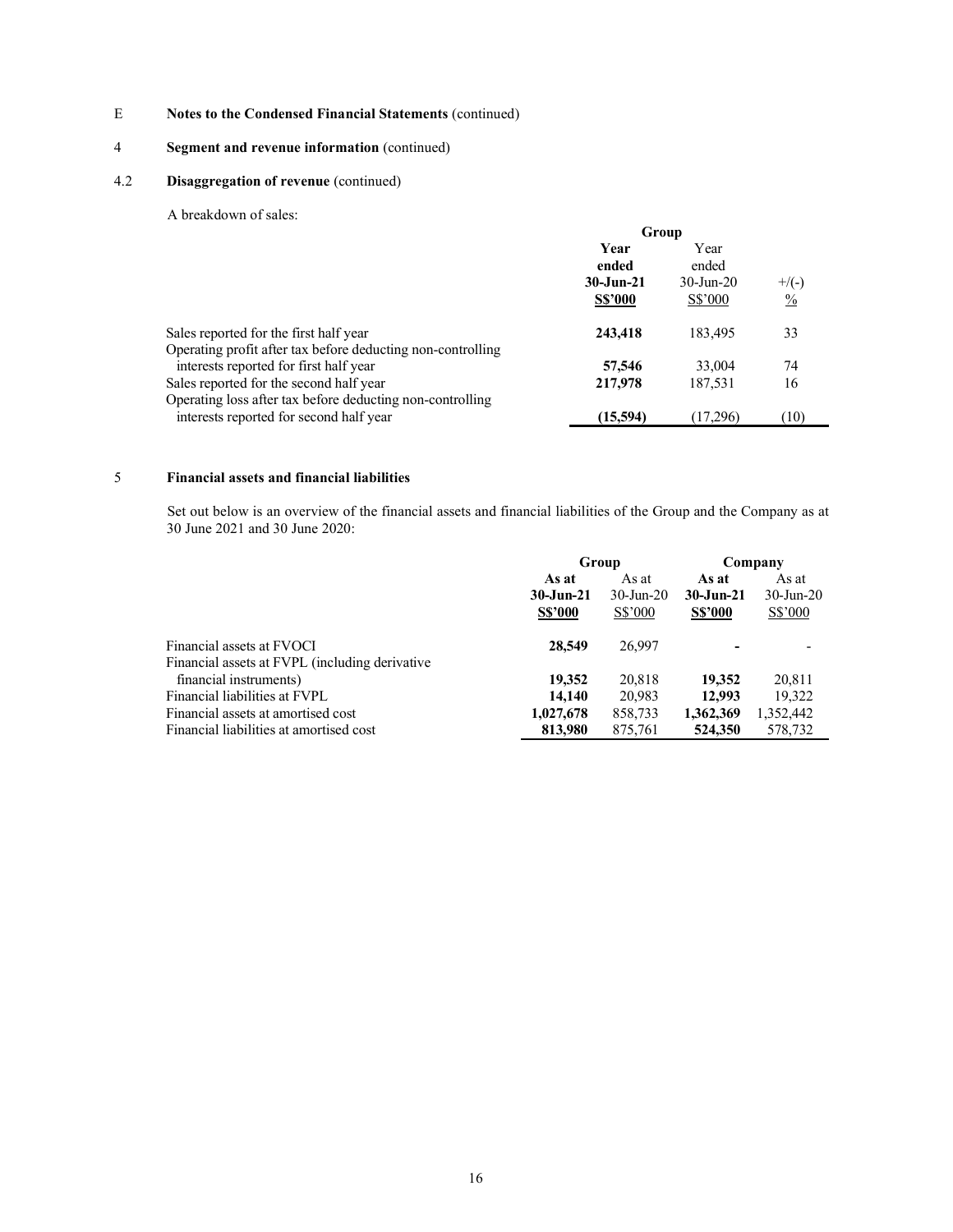### 6 Profit/(loss) before income tax

#### 6.1 Significant items

|                                                    |                                                  | Group                                    | Group                                                        |                                                    |
|----------------------------------------------------|--------------------------------------------------|------------------------------------------|--------------------------------------------------------------|----------------------------------------------------|
|                                                    | Year<br>ended<br>$30 - Jun-21$<br><b>S\$'000</b> | Year<br>ended<br>$30$ -Jun-20<br>S\$'000 | <b>Half Year</b><br>ended<br>$30 - Jun-21$<br><b>S\$'000</b> | Half Year<br>ended<br>$30$ -Jun-20<br>$S\$ {5'000} |
| Income                                             |                                                  |                                          |                                                              |                                                    |
| Investment income                                  | 1,529                                            | 1,680                                    | 27                                                           | 53                                                 |
| Interest income                                    | 2,710                                            | 2,923                                    | 1,457                                                        | 1,698                                              |
| <b>Expenses</b>                                    |                                                  |                                          |                                                              |                                                    |
| Finance costs                                      | 30,677                                           | 30,288                                   | 13,896                                                       | 15,958                                             |
| Depreciation of property, plant and equipment      | 14,749                                           | 25,599                                   | 5,718                                                        | 12,043                                             |
| (Write-back of allowance)/allowance for stock      |                                                  |                                          |                                                              |                                                    |
| obsolescence                                       | (1,717)                                          | (124)                                    | (438)                                                        | 727                                                |
| Impairment loss on property, plant and equipment   | 816                                              | 2,842                                    | 816                                                          | 2,842                                              |
| (Gain)/loss on disposal and write-off of property, |                                                  |                                          |                                                              |                                                    |
| plant and equipment                                | (235)                                            | 91                                       | 739                                                          | 9                                                  |
| Gain on disposal of assets held for sale           | (9, 284)                                         |                                          |                                                              |                                                    |
| Fair value losses on investment properties         | 3,687                                            | 15,361                                   | 3,687                                                        | 15,361                                             |
| Foreign exchange $loss/(gain)$ – net               | 189                                              | (686)                                    | (767)                                                        | (1,425)                                            |
| Write-back of allowance for foreseeable losses on  |                                                  |                                          |                                                              |                                                    |
| development properties                             | (395)                                            |                                          |                                                              |                                                    |

Included in the share of profits/(losses) of associated and joint venture companies are adjustments to the estimated credit loss allowance of loans to joint venture companies. The management has considered, among other factors (including forward-looking information), the financial positions of the counterparties, and adjusted for factors that are specific to the counterparties, general economic conditions of the industries in which they operate and any forward-looking macroeconomic factors when evaluating the estimated credit losses.

## 6.2 Related party transactions

In addition to the information disclosed elsewhere in the condensed financial statements, the following significant transactions took place between the Group and related parties at terms agreed between the parties:

#### Sale of goods and rendering of services

|                                                                                                     | Group                          |                               | Group                                      |                                    |
|-----------------------------------------------------------------------------------------------------|--------------------------------|-------------------------------|--------------------------------------------|------------------------------------|
|                                                                                                     | Year<br>ended<br>$30 - Jun-21$ | Year<br>ended<br>$30$ -Jun-20 | <b>Half Year</b><br>ended<br>$30 - Jun-21$ | Half Year<br>ended<br>$30$ -Jun-20 |
| Purchase of goods from a joint venture company                                                      | <b>S\$'000</b><br>265          | S\$'000                       | <b>S\$'000</b><br>264                      | S\$'000                            |
| Management and service fees received from joint<br>venture companies                                | 8.204                          | 4,908                         | 4.917                                      | 1,933                              |
| Management fees paid to an associated company<br>Payments on behalf of/(by) joint venture companies | 380<br>191                     | 627<br>4.324                  | 186<br>(435)                               | 244<br>1,587                       |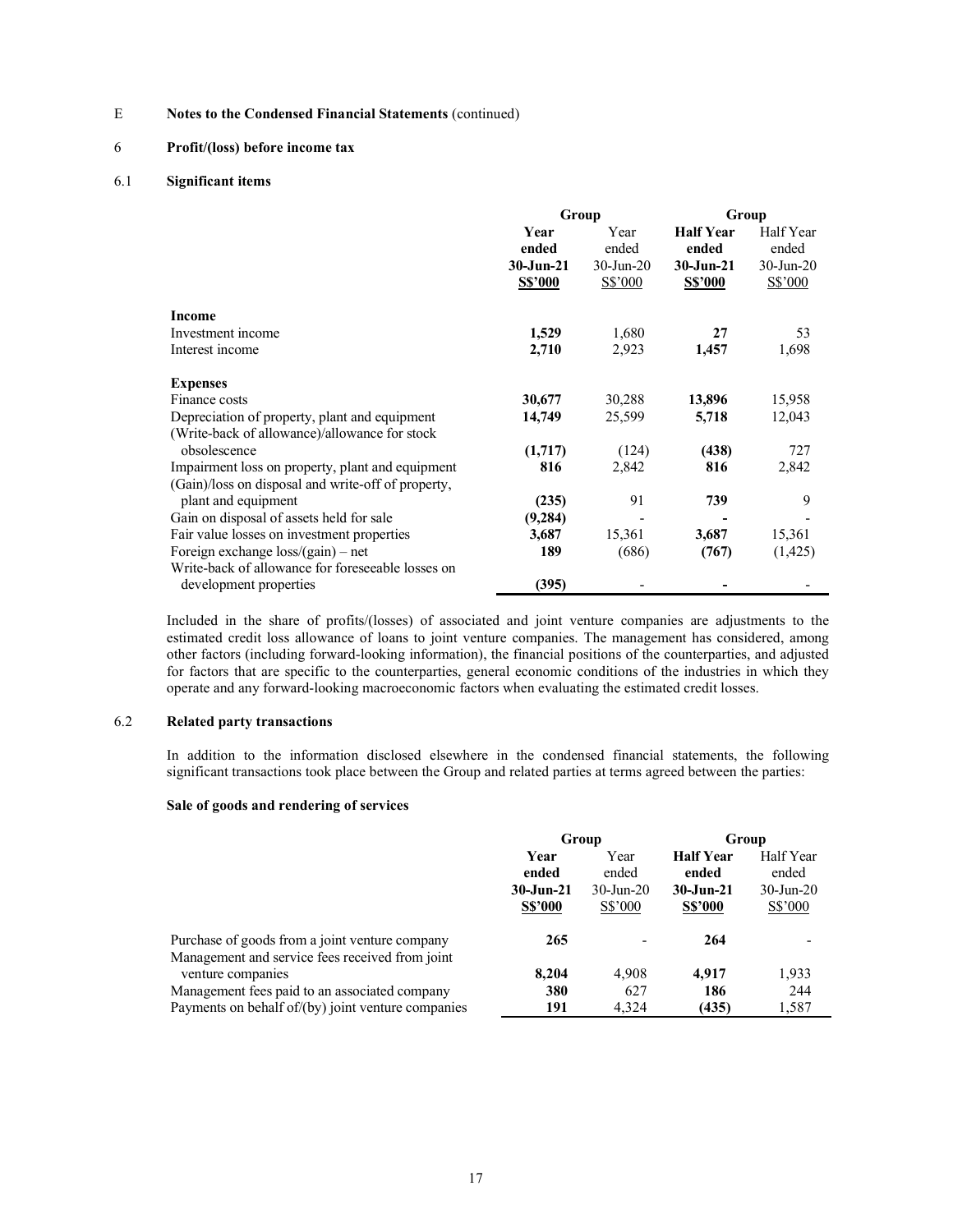## 7 Taxation

|                                                                                | Group          |              | Group            |              |
|--------------------------------------------------------------------------------|----------------|--------------|------------------|--------------|
|                                                                                | Year           | Year         | <b>Half Year</b> | Half Year    |
|                                                                                | ended          | ended        | ended            | ended        |
|                                                                                | $30 - Jun-21$  | $30$ -Jun-20 | $30 - Jun-21$    | $30$ -Jun-20 |
|                                                                                | <b>S\$'000</b> | S\$'000      | <b>S\$'000</b>   | S\$'000      |
| Current income tax expense<br>Deferred income tax expense/(credit) relating to | 32,630         | 12.815       | 19,556           | 8,145        |
| origination and reversal of temporary differences                              | 673            | (1,696)      | (999)            | (3,534)      |
|                                                                                | 33,303         | 11.119       | 18,557           | 4.611        |

## 8 Dividends

|                                                               | Group          |              |  |
|---------------------------------------------------------------|----------------|--------------|--|
|                                                               | Year           | Year         |  |
|                                                               | ended          | ended        |  |
|                                                               | $30 - Jun-21$  | $30$ -Jun-20 |  |
|                                                               | <b>S\$'000</b> | S\$'000      |  |
| Dividends paid in respect of the preceding financial year     |                |              |  |
| First and final dividend of 3 cents (2020: 3 cents) per share | 23,115         | 23,072       |  |
| Special dividend of Nil (2020: 2 cents) per share             |                | 15,381       |  |
|                                                               | 23,115         | 38.453       |  |

## 9 Net Asset Value

|                                    |                                      | Group                        |                               | Company                             |
|------------------------------------|--------------------------------------|------------------------------|-------------------------------|-------------------------------------|
|                                    | As at<br>$30 - Jun-21$<br><u>S\$</u> | As at<br>$30$ -Jun-20<br>S\$ | As at<br>$30 - Jun-21$<br>S\$ | As at<br>$30$ -Jun-20<br><u>S\$</u> |
| Net asset value per ordinary share | 4.14                                 | 4.18                         | 1.45                          | 1.45                                |

## 10 Financial assets at FVOCI and financial assets at FVPL

|                                                                     |                                          | Group                                      |                                          | Company                                  |
|---------------------------------------------------------------------|------------------------------------------|--------------------------------------------|------------------------------------------|------------------------------------------|
|                                                                     | As at<br>$30 - Jun-21$<br><b>S\$'000</b> | As at<br>$30 - \text{Jun} - 20$<br>S\$'000 | As at<br>$30 - Jun-21$<br><b>S\$'000</b> | As at<br>$30 - Jun - 20$<br>$S\$ {S'000} |
| <b>Financial assets at FVOCI</b><br>Quoted securities in Singapore  | 28,549                                   | 26,997                                     | -                                        |                                          |
| <b>Financial assets at FVPL</b><br>Unquoted securities in Singapore | 19.352                                   | 20.614                                     | 19.352                                   | 20,614                                   |
|                                                                     | 47,901                                   | 47.611                                     | 19,352                                   | 20,614                                   |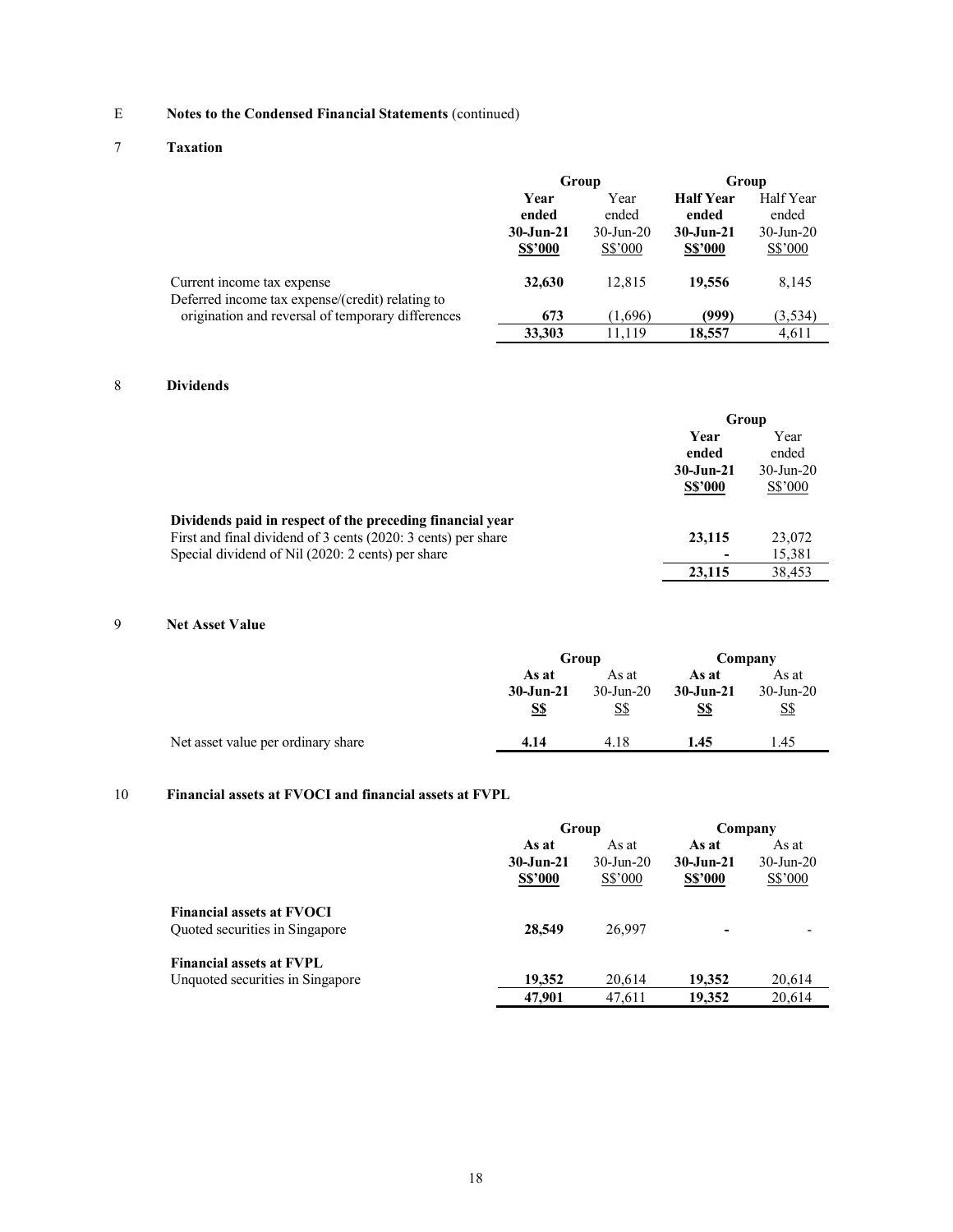### 10 Financial assets at FVOCI and financial assets at FVPL

### 10.1 Fair value measurement

 The following table presents financial assets recognised and measured at fair value and classified by level of the following fair value measurement hierarchy:

- quoted prices (unadjusted) in active markets for identical assets or liabilities (Level 1);
- inputs other than quoted prices included within Level 1 that are observable for the asset or liability,either directly (i.e. as prices) or indirectly (i.e. derived from prices) (Level 2); and
- inputs for the asset or liability that are not based on observable market data (unobservable inputs) (Level 3).

|                           | Level 1<br>S\$'000 | Level 2<br>S\$'000 | Level 3<br>S\$'000 | Group<br><b>S\$'000</b> |
|---------------------------|--------------------|--------------------|--------------------|-------------------------|
| Year ended 30-Jun-21      |                    |                    |                    |                         |
| Financial assets at FVOCI | 28,549             |                    |                    | 28,549                  |
| Financial assets at FVPL  |                    |                    | 19,352             | 19,352                  |
|                           | 28,549             |                    | 19,352             | 47,901                  |
| Year ended 30-Jun-20      |                    |                    |                    |                         |
| Financial assets at FVOCI | 26,997             |                    |                    | 26,997                  |
| Financial assets at FVPL  |                    |                    | 20,614             | 20,614                  |
|                           | 26.997             |                    | 20,614             | 47,611                  |

### 11 Investment properties

The Group's investment properties are held for long-term rental yields and/or for capital appreciation and are not occupied substantially by the Group. Investment properties are leased to third parties under operating leases.

|                                                  | Group                          |              |
|--------------------------------------------------|--------------------------------|--------------|
|                                                  | Year<br>Year<br>ended<br>ended |              |
|                                                  | 30-Jun-21                      | $30$ -Jun-20 |
|                                                  | <b>S\$'000</b>                 | $S\$ {5'000} |
| Balance at beginning of financial year           | 792,346                        | 792,663      |
| Effect of adoption of SFRS(I) 16                 |                                | 823          |
| Fair value losses recognised in income statement | (3,687)                        | (15,361)     |
| <b>Additions</b>                                 | 511                            | 49,947       |
| Disposals                                        |                                | (430)        |
| Transfer to assets held for sale                 | (3,085)                        | (40, 430)    |
| Currency translation differences                 | 7,879                          | 5,134        |
| Balance at end of financial year                 | 793,964                        | 792,346      |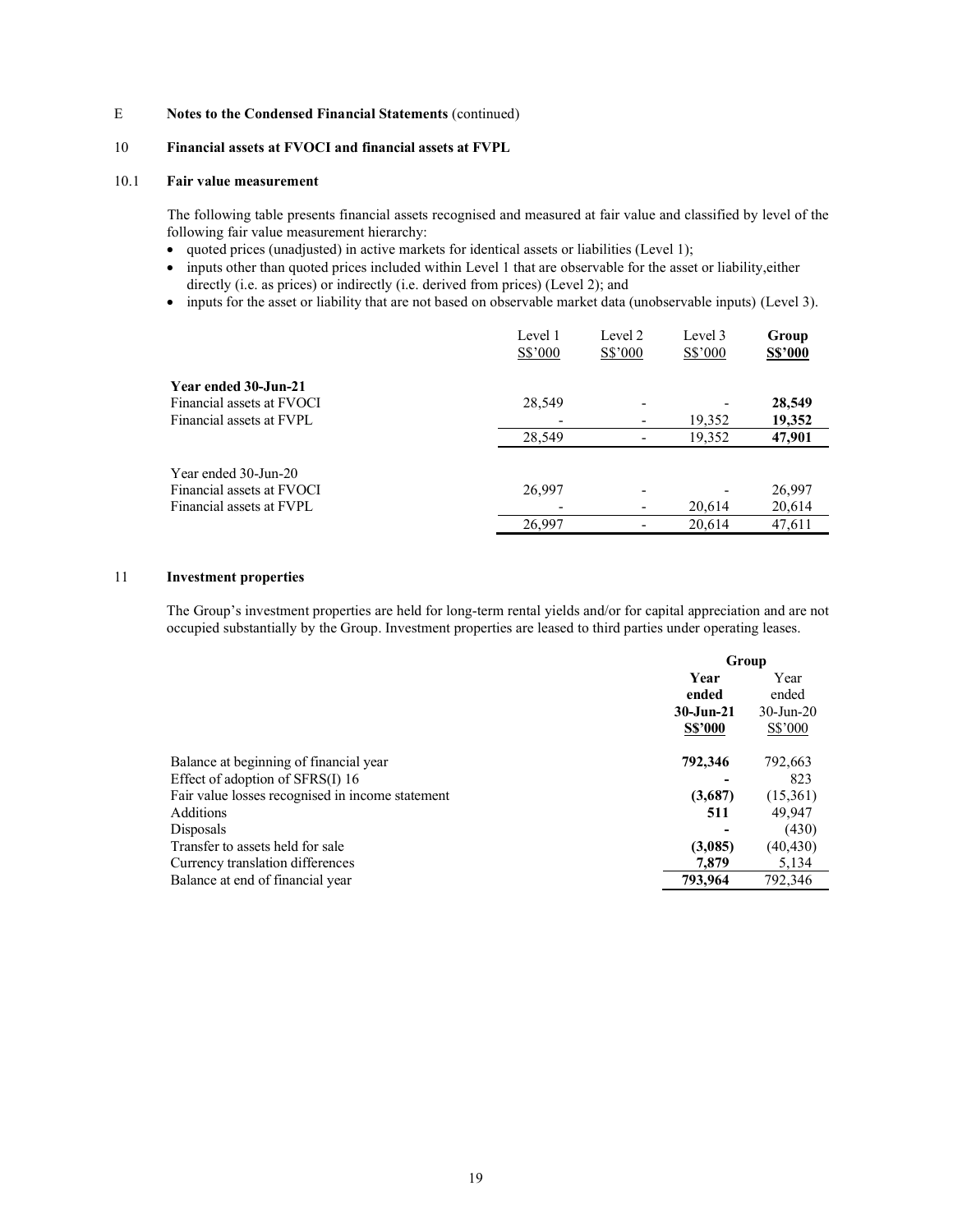#### 11 **Investment properties** (continued)

#### 11.1 Valuation

The Group engages external, independent and qualified valuers to determine the fair values of the Group's investment properties based on the properties' highest and best use using the Direct Comparison Approach, the Capitalisation Approach and/or the Discounted Cash Flow Approach.

The Direct Comparison Approach involves the analysis of comparable sales of similar properties and adjusting the sale prices to that reflective of the properties. The Capitalisation Approach capitalises an income stream into a present value using revenue multipliers or single-year capitalisation rates. The Discounted Cash Flow Method involves discounting of future income stream over a period to arrive at a present value.

The management is of the view that the valuation methods and estimates are reflective of current market conditions and have taken into account the impact of Covid-19 pandemic and market uncertainty based on information available as at 30 June 2021. Certain valuation reports of the independent property valuers have included material valuation uncertainty clauses in their reports. Those clauses highlighted that less certainty and consequently a higher degree of caution should be attached to the valuations as a result of Covid-19 pandemic. This represents significant estimation uncertainty in relation to the valuation of investment properties.

#### Valuation techniques and inputs

| <b>Types</b>                                                                                                                                                                                     | <b>Valuation</b><br>techniques      | Significant<br>unobservable<br>inputs                | Range of<br>significant<br>unobservable<br>inputs  | <b>Relationship of</b><br>significant<br>unobservable<br>inputs to fair value |
|--------------------------------------------------------------------------------------------------------------------------------------------------------------------------------------------------|-------------------------------------|------------------------------------------------------|----------------------------------------------------|-------------------------------------------------------------------------------|
| Commercial<br>buildings, serviced<br>apartments,<br>condominium<br>housing, shop<br>offices and hotel in<br>Singapore,<br>Malaysia,<br>Australia, Japan<br>and the People's<br>Republic of China | Direct<br>Comparison<br>Approach    | Market value per<br>square metre                     | $$476 - $22,716$<br>$(2020: $804 -$<br>\$22,438    | The higher the<br>adjusted valuation,<br>the higher the fair<br>value.        |
|                                                                                                                                                                                                  | Capitalisation<br>Approach          | Estimated monthly<br>rental rate per<br>square metre | $$25 - $94$<br>$(2020: $23 - $96)$                 | The higher the<br>estimated rental<br>rate, the higher the<br>fair value.     |
|                                                                                                                                                                                                  |                                     | Estimated monthly<br>rental rate per bay             | $$309 - $350$<br>$(2020: $264 - $304)$             |                                                                               |
|                                                                                                                                                                                                  |                                     | Market value per<br>room                             | \$876,000<br>(2020: \$913,000)                     | The higher the<br>market value, the<br>higher the fair<br>value.              |
|                                                                                                                                                                                                  |                                     | Capitalisation rate                                  | $3.75\% - 5.75\%$<br>$(2020: 3.75\%$ -<br>$6.50\%$ | The higher the<br>capitalisation rate,<br>the lower the fair<br>value.        |
|                                                                                                                                                                                                  | Discounted<br>Cash Flow<br>Approach | Discount rate                                        | $3.60\% - 6.75\%$<br>$(2020: 3.60\%$ -<br>$7.00\%$ | The higher the<br>discount rate, the<br>lower the fair value.                 |
|                                                                                                                                                                                                  |                                     | Market value per<br>room                             | \$899,000<br>(2020: \$900,000)                     | The higher the<br>market value, the<br>higher the fair<br>value.              |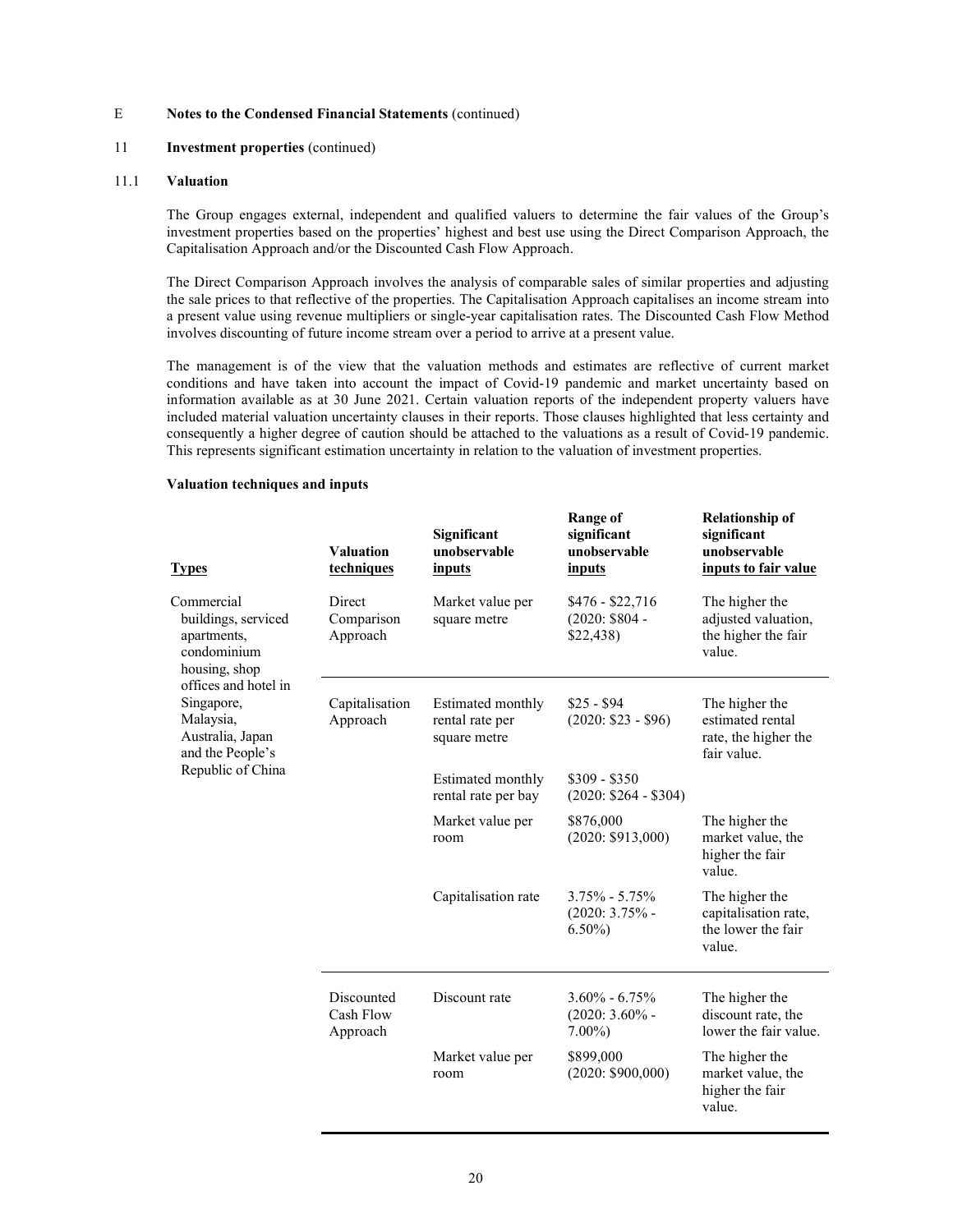#### 12 Property, plant and equipment

|           |                | Group        |  |
|-----------|----------------|--------------|--|
|           | Year           | Year         |  |
|           | ended          | ended        |  |
|           | $30 - Jun-21$  | $30$ -Jun-20 |  |
|           | <b>S\$'000</b> | S\$'000      |  |
| Additions | 10,010         | 5,978        |  |
| Disposals | 3,567          | 2,799        |  |
|           |                |              |  |

### 13 Borrowings

|                                                          | Group          |               | Company        |              |
|----------------------------------------------------------|----------------|---------------|----------------|--------------|
|                                                          | As at          | As at         | As at          | As at        |
|                                                          | $30 - Jun-21$  | $30 - Jun-20$ | $30 - Jun-21$  | $30$ -Jun-20 |
|                                                          | <b>S\$'000</b> | S\$'000       | <b>S\$'000</b> | S\$'000      |
| Amount repayable within one year or less or on<br>demand |                |               |                |              |
| Secured                                                  | 64,885         |               |                |              |
| Unsecured                                                | 85,979         | -             | 85,979         |              |
| Amount repayable after one year                          |                |               |                |              |
| Secured                                                  | 76,190         | 140,207       | ۰              |              |
| Unsecured                                                | 499,034        | 647,533       | 421,582        | 567,537      |

Secured borrowings are generally secured by the borrowing companies' property, plant and equipment, investment properties and assignment of all rights and benefits with respect to the properties.

#### 14 Share capital

|                                                | <b>Group and Company</b> |                          |                       |                   |
|------------------------------------------------|--------------------------|--------------------------|-----------------------|-------------------|
|                                                | As at 30-Jun-21          |                          | As at $30$ -Jun-20    |                   |
|                                                | Number of                |                          | Number of             |                   |
|                                                | shares<br><u>'000</u>    | Amount<br><b>S\$'000</b> | shares<br>$000^\circ$ | Amount<br>S\$'000 |
| Balance at beginning and end of financial year | 793.927                  | 838,250                  | 793.927               | 838,250           |

As at 30 June 2021, the Company's issued share capital (excluding treasury shares) comprises 769,382,560 (30 June 2020: 769,061,760) ordinary shares. The total number of treasury shares held by the Company as at 30 June 2021 was 24,544,700 (30 June 2020: 24,865,500) which represents 3.2% (30 June 2020: 3.2%) of the total number of issued shares (excluding treasury shares).

There were 1,437,800 (30 June 2020: 1,336,300) treasury shares reissued pursuant to the employee share plans for the financial year ended 30 June 2021.

### 15 Subsequent events

 There are no known subsequent events which have led to adjustments to this set of condensed financial statements.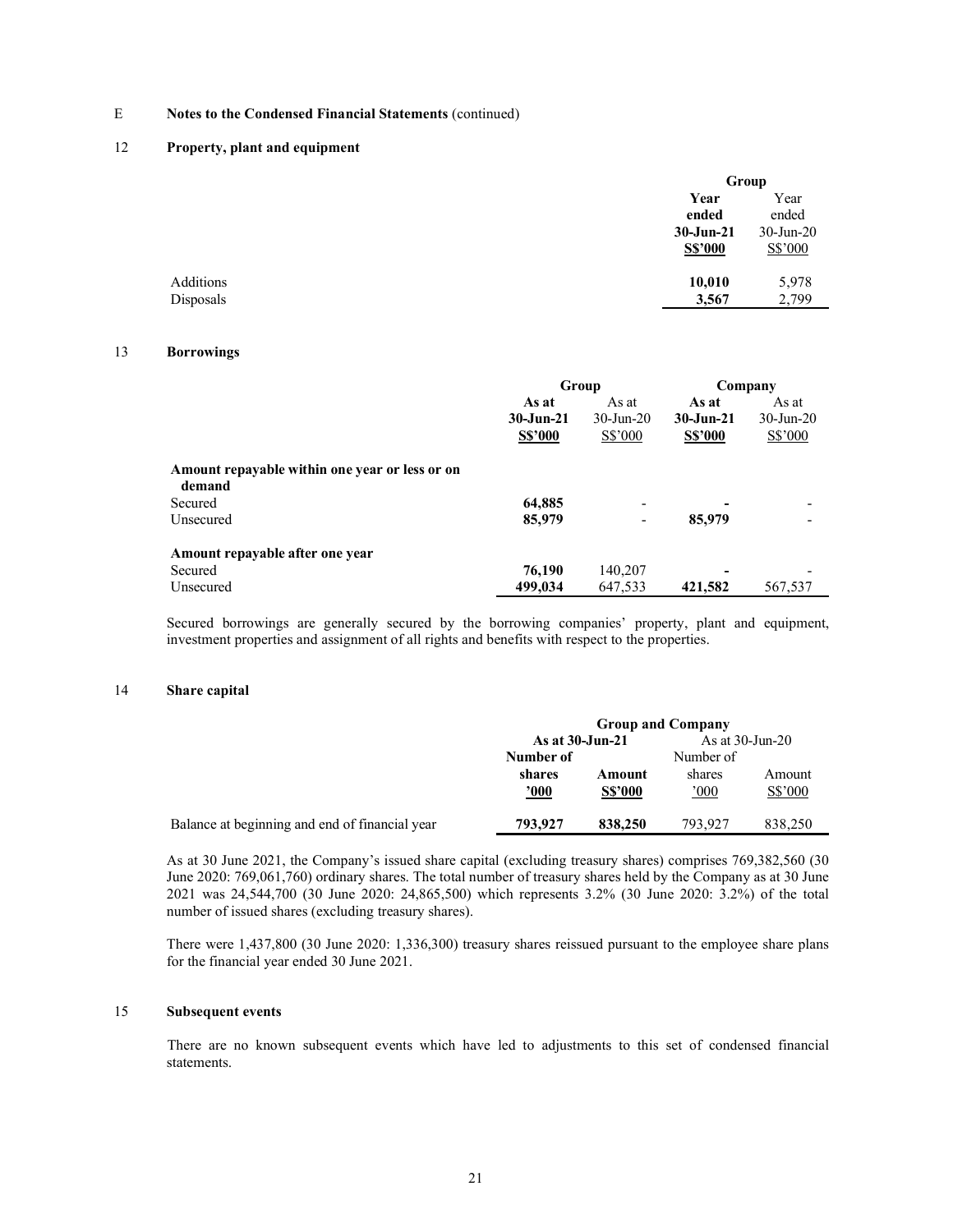## F Other information

#### 1 Review

The condensed statements of financial position of Wing Tai Holdings Limited and its subsidiaries as at 30 June 2021 and the related condensed consolidated income statement, condensed consolidated statement of comprehensive income, condensed consolidated statement of changes in equity and condensed consolidated statement of cash flows for the financial year and half year then ended and certain explanatory notes have not been audited or reviewed.

### 2 Review of performance of the group

For the financial year ended 30 June 2021, the Group recorded a total revenue of S\$461.4 million. This represents a 24% increase from the S\$371.0 million revenue recorded in the previous year. This increase is mainly due to the higher contribution from development properties. The current year revenue from development properties was largely attributable to the additional units sold in Le Nouvel Ardmore and the progressive sales recognized from The M at Middle Road in Singapore.

The Group recorded higher operating profit of S\$69.7 million in the current year as compared to S\$45.0 million in the previous year. This increase is mainly due to the higher contribution from the development properties.

The Group's share of profits of associated and joint venture companies increased to S\$36.3 million in the current year from S\$12.1 million in the previous year. This increase is primarily due to the higher contribution from The Garden Residences in Singapore on the additional units sold.

In the current year, the Group's net profit attributable to shareholders was S\$43.6 million as compared to S\$16.0 million in the previous year. Excluding the fair value changes on investment properties, the underlying net profit for the Group is S\$116.8 million in the current year, which is 68% higher than the S\$69.6 million recorded in the previous year.

The Group's net asset value per share as at 30 June 2021 was S\$4.14. It was S\$4.18 as at 30 June 2020. The Group was in a net cash position as at 30 June 2021. This is a change from the previous year when it had a net gearing ratio of 0.05 times.

#### 3 Where a forecast, or a prospect statement, has been previously disclosed to shareholders, any variance between it and the actual results

The current announced results are in line with the prospect statement previously disclosed to shareholders in the results announcement for the half year ended 31 December 2020.

#### 4 A commentary at the date of the announcement of the significant trends and competitive conditions of the industry in which the Group operates and any known factors or events that may affect the Group in the next operating period and the next 12 months

The Ministry of Trade and Industry reported in August 2021 that the Singapore economy expanded by 14.7 per cent on a year-on-year basis in the second quarter of 2021. This strong growth was mainly due to the low base in the same period last year which was impacted by the Covid-19 pandemic. The Singapore GDP growth forecast has been revised upwards to between 6% to 7% for the full year of 2021.

The URA's private residential property price index increased by 0.8% in the second quarter of 2021 as compared to the 3.3% increase in the previous quarter. The total number of new private residential units sold island-wide in the first half of 2021 was 6,459 units, as compared to 3,862 new units sold in the first half of 2020.

While the residential property market is likely to remain stable in the current year, the construction industry is facing rising costs due to manpower shortage and reduced productivity from the implementation of safe management measures at worksites. The Group will continue to exercise prudence in liquidity and capital management to ride through the uncertainties in the market.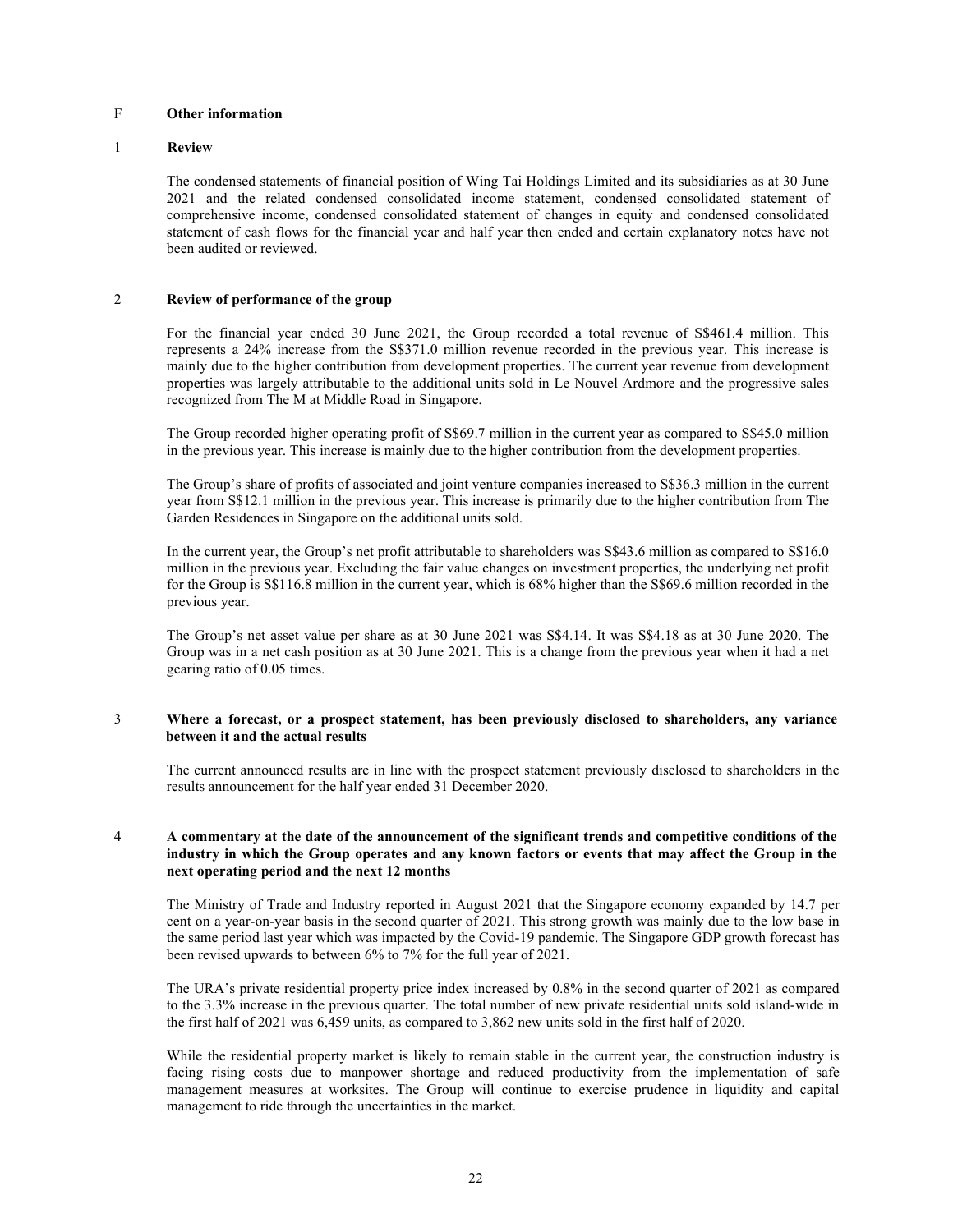### F Other information (continued)

### 5 Dividend information

### 5a Current financial period reported on

Any dividend recommended for the current financial period reported on? Yes

| Name of dividend   | First and final | Special    |
|--------------------|-----------------|------------|
| Dividend type      | Cash            | Cash       |
| Dividend per share | 3 cents         | 2 cents    |
| Tax rate           | Tax exempt      | Tax exempt |

#### 5b Corresponding period of the immediately preceding financial year

Any dividend declared for the corresponding period of the immediately preceding financial year? Yes

| Name of dividend   | First and final |
|--------------------|-----------------|
| Dividend type      | Cash            |
| Dividend per share | 3 cents         |
| Tax rate           | Tax exempt      |

#### 5c Date payable

To be announced later. The proposed dividend is subject to the approval of shareholders at the forthcoming Annual General Meeting.

#### 5d Books closure date

Notice will be given at a later date on the closure of the Transfer Books and Register of Members of the Company to determine members' entitlement to the dividend.

### 6 Interested person transactions

The Company does not have a shareholder's mandate for interested person transactions.

#### 7 Confirmation that the issuer has procured undertaking from all its directors and executive officers (in the format set out in Appendix 7.7) under Rule 720(1)

The Company confirms that it has procured undertakings from all its directors and executive officers in the format set out in Appendix 7.7 under Rule 720(1) of the Listing Manual.

### 8 Review of performance of the Group – turnover and earnings

Please refer to item 2 above.